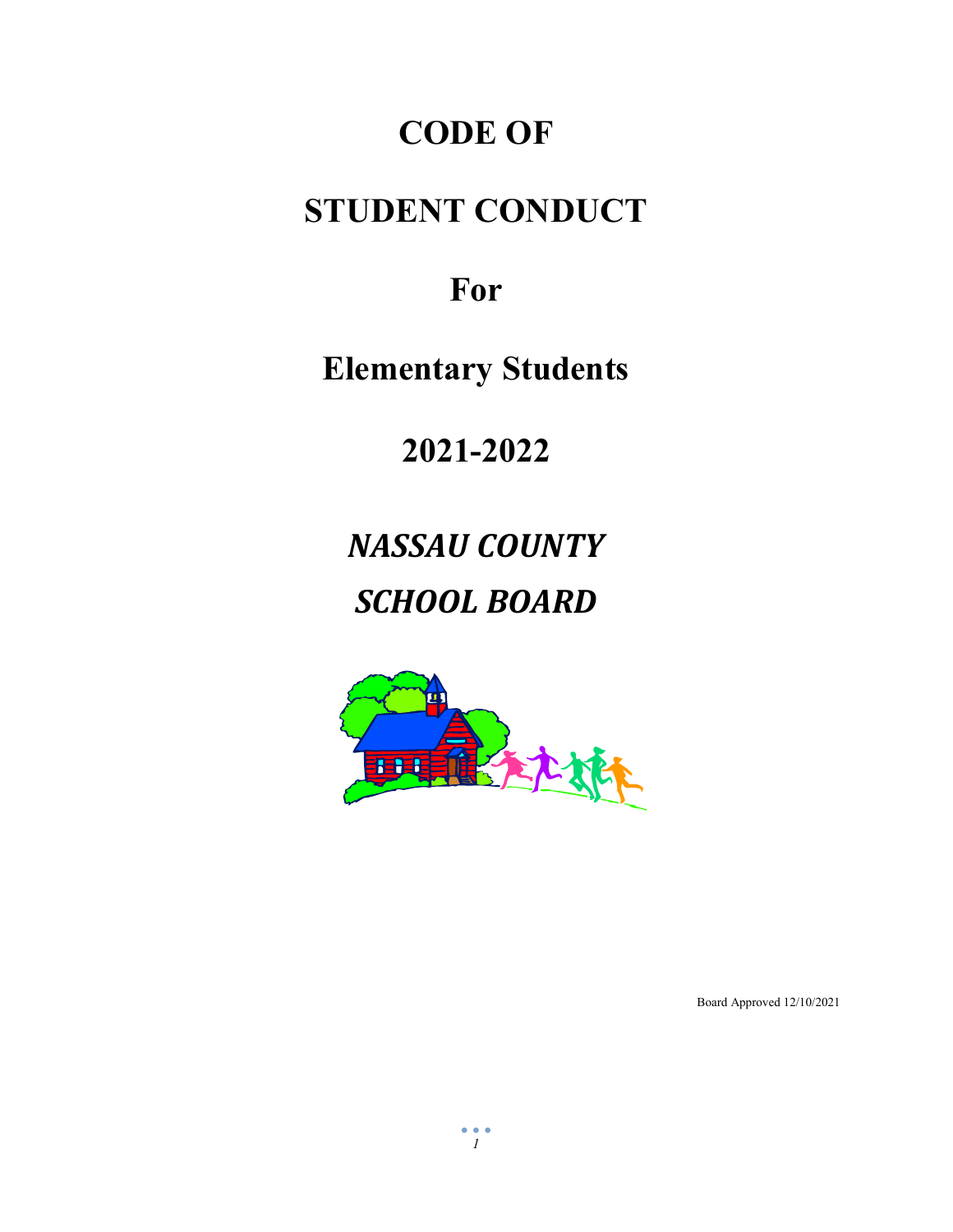## NASSAU COUNTY SCHOOL DISTRICT

## *MISSION STATEMENT*

**Our mission is to develop each student as an inspired life-long learner and problem-solver with the strength of character to serve as a productive member of society.**

## **Our Core Values We believe that:**

- all people have intrinsic worth;
- all people are responsible for their actions;
- effective relationships are developed and maintained through mutual respect, trust, and communication;
- the higher the expectations, the higher the performance;
- everyone can learn and that life-long learning is essential for individuals and communities to thrive;
- the role of family is critical in the moral development of an individual;
- strength of character is essential to making quality life choices; and
- the community is strengthened when the potential of each person is developed.

[http://www.nassau.k12.fl.us](http://www.nassau.k12.fl.us/)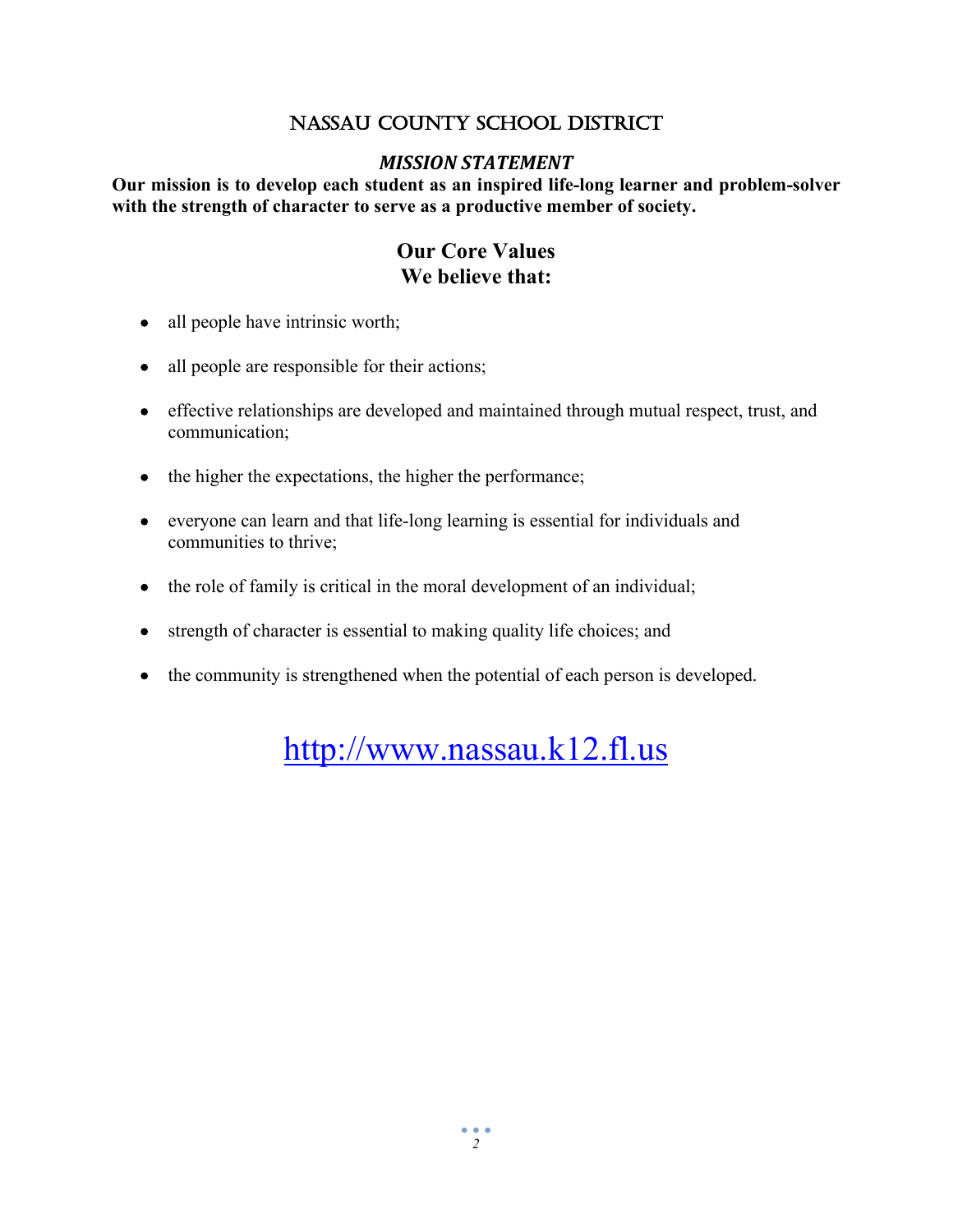## **TABLE OF CONTENTS FOR STUDENTS TO READ**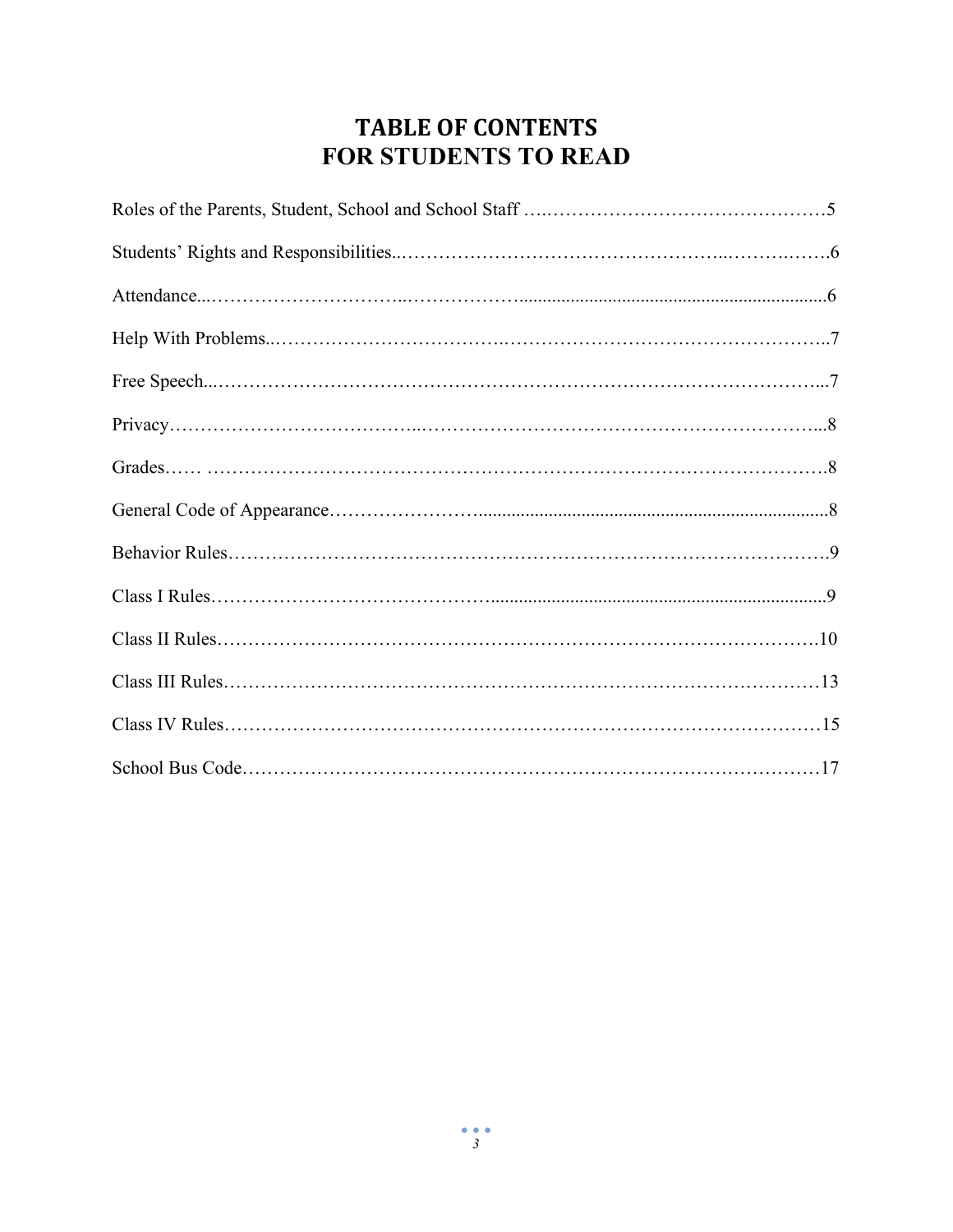## **TABLE OF CONTENTS**

## **FOR PARENTS TO READ**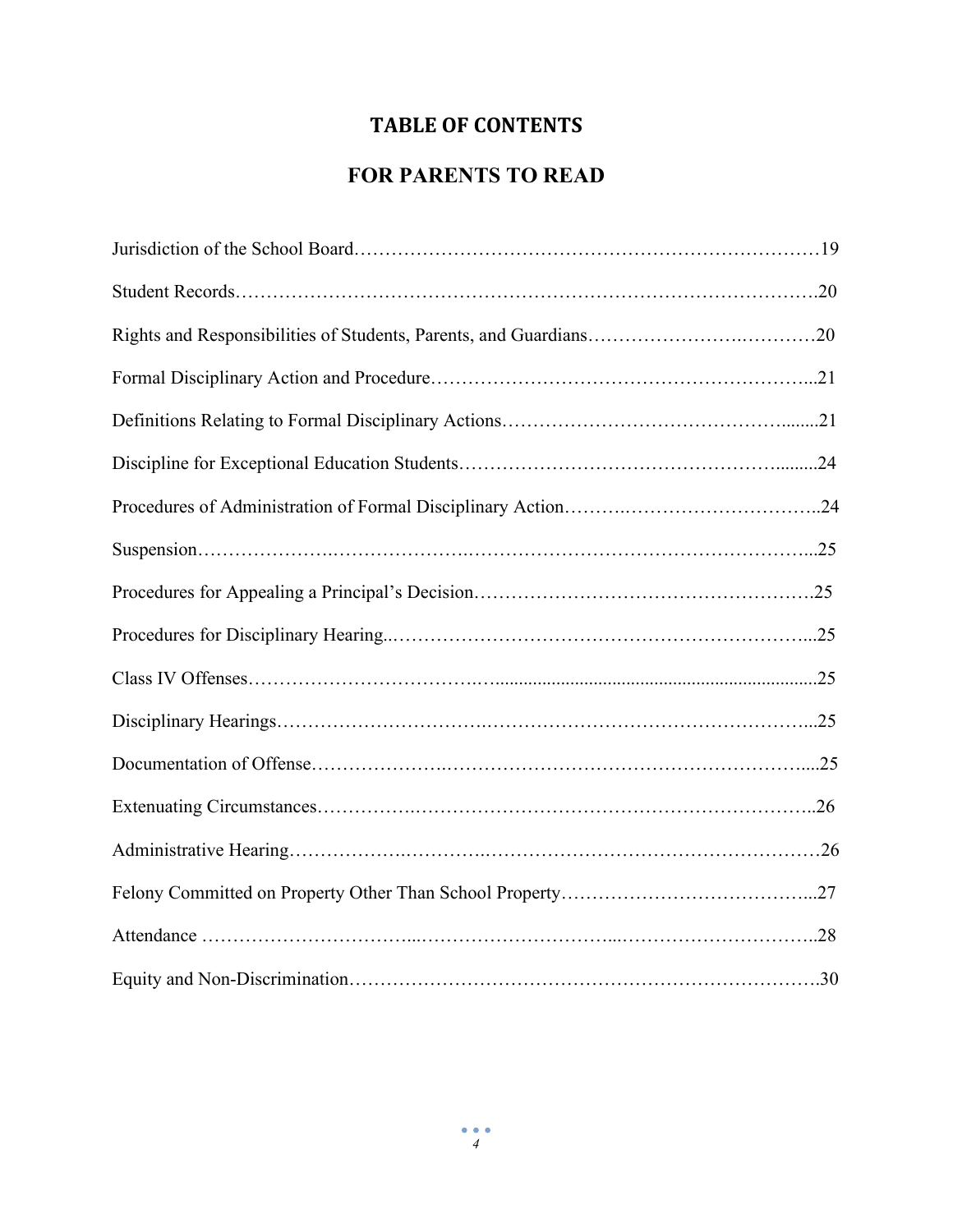## **FOR STUDENTS TO READ**

A school is a place where students are expected to learn. The school must be a safe place. **Everyone** must work together to make sure students can learn.

## **This Code of Student Conduct will explain**

- what is expected of students, parents, and the school staff;
- what the rules mean; and
- what will happen if rules are broken.



## **ROLES OF THE PARENTS, STUDENTS AND SCHOOL STAFF**

## **Parents or guardians are expected to**

- get students to school on time everyday;
- work with school staff;
- make sure students have the things they need for class;
- keep students healthy, clean and dressed according to the rules;
- tell school staff about special needs and ask for help when needed;
- treat school staff with respect and courtesy;
- talk with and help students with school work and grades;
- give the school current home, work and emergency phone numbers;
- send a note to school when your child has been absent;
- follow rules about sending medicine with students; and
- dress appropriately on school grounds and at school functions.

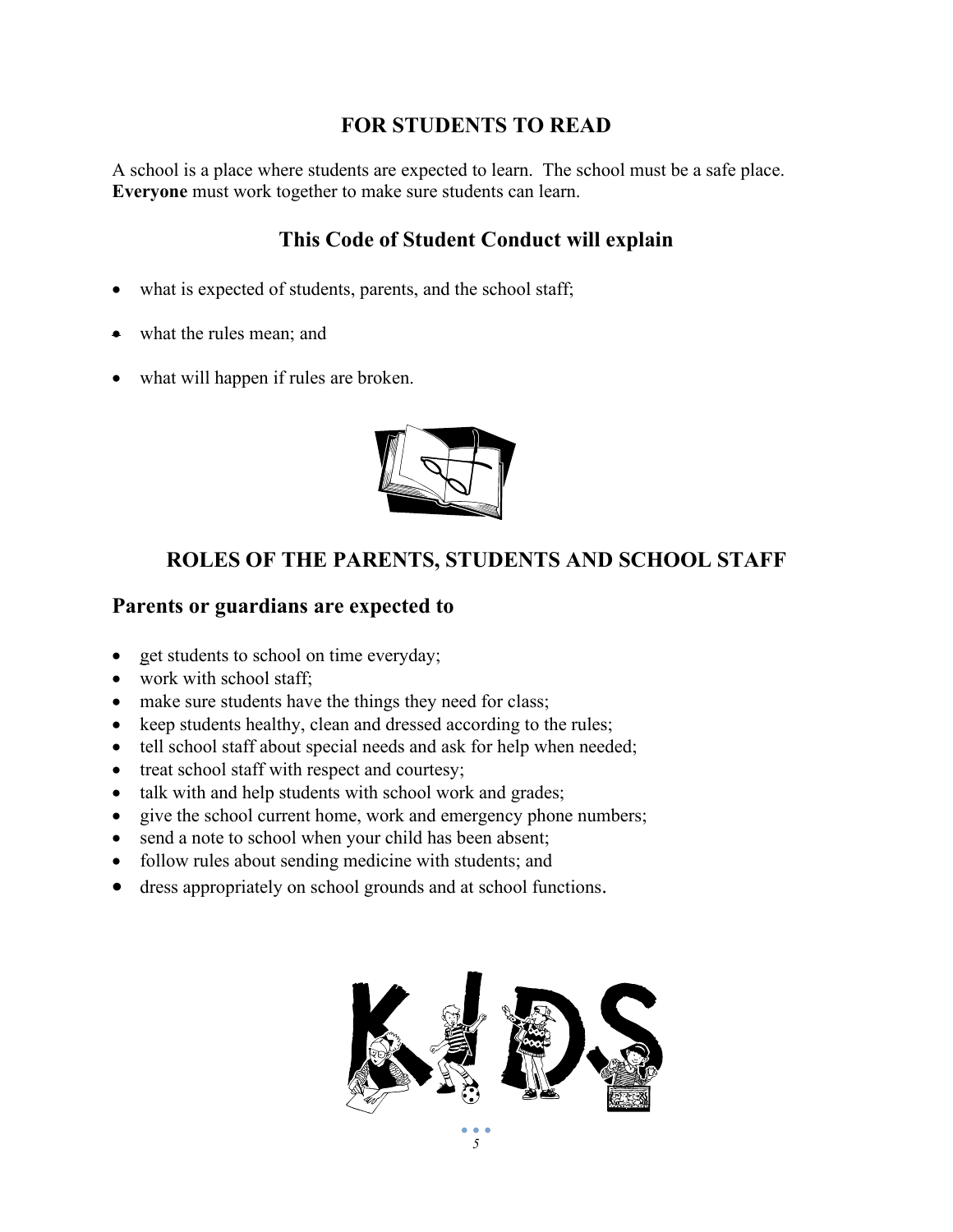## **Students are expected to**

- be at school on time everyday;
- bring all the things needed for class;
- respect the rights of others;
- treat students and parents fairly, with respect and courtesy;
- talk kindly to and about others;
- act in a safe way;
- be neat and clean;
- do their own work; and
- follow the rules.

## **School Staff is expected to**



- have the right materials to teach;
- respect the rights of others;
- talk kindly to and about others;
- use good judgment;
- be clean and neat;
- follow the rules:
- work with others for improvement;
- help students when needed;
- listen to students' ideas;
- help students learn;
- keep school clean and safe;
- treat students fairly;
- help students work with everyone;
- keep parents informed; and
- ask others to work with the school.

## **STUDENT'S RIGHTS AND RESPONSIBILITIES**

The school will have fair, equitable rules and a good learning environment. It is the students' job to follow the rules and learn.

#### **ATTENDANCE**

#### **The school will**

- tell students the rules about coming to school;
- call students' families when they are out of school too much; and



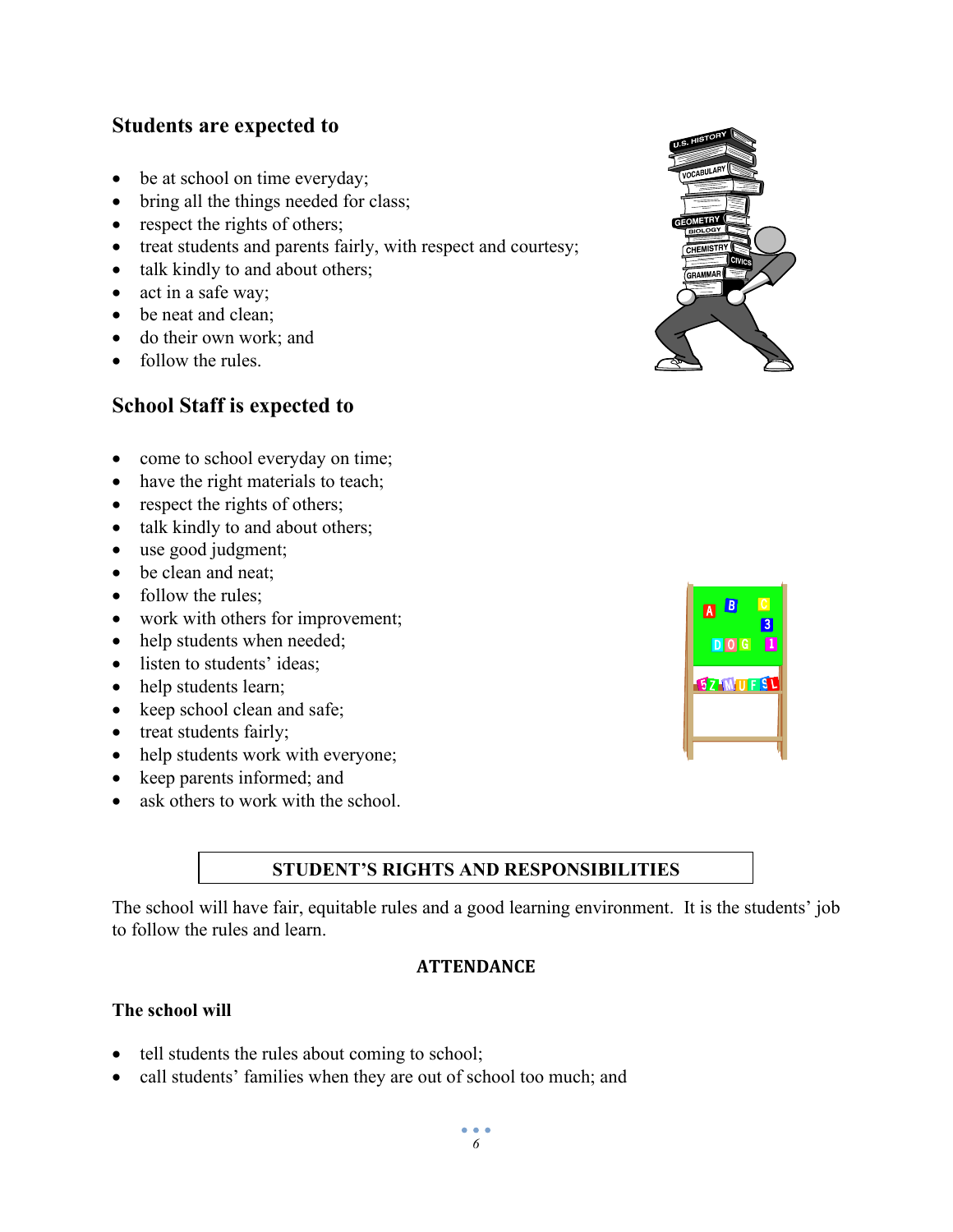• ask a school resource officer or home family liaison to talk with students' families when needed.

#### **Students will**

- come to school everyday unless they are sick and notify the school when they are out of school or tardy; and
- report to class on time each morning.

## **THE MORE DAYS YOU ARE IN SCHOOL, THE MORE YOU WILL LEARN**



## **HELP WITH PROBLEMS**

## **The school will**

- let students and families know about the help they can get when they have problems;
- give students help when they need it;
- give all students the chance to learn;
- have good teachers; and
- teach basic skills to help students.

## **Students will**

- ask for help when needed;
- work with people who are trying to help;
- ask school staff for help with their work;
- work with teachers to give all students a chance to learn; and
- do their best to learn.

## **FREE SPEECH**

## **The school will**

• let students talk or write about their ideas unless those ideas break the rules; and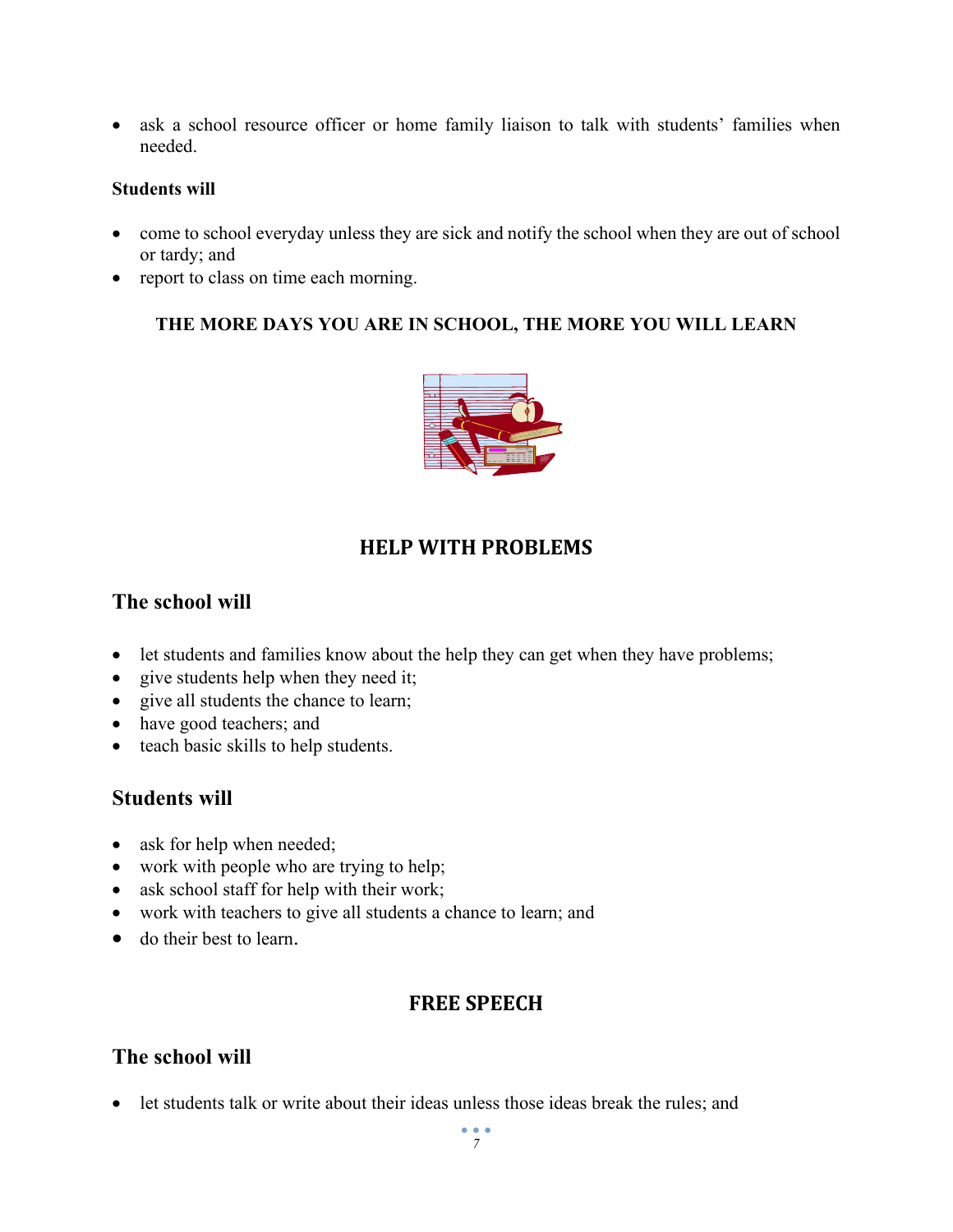• let students meet with others unless the reason for the meeting breaks the rules.

## **Students will**

- respect the rights of others;
- not have anything that has bad pictures or words at school; and
- not use bad talk, bad words, or bad gestures.

## **PRIVACY**

## **The school will**

• respect the things you bring to school unless you bring something that is against the rules.

## **Students will**

- not bring things to school which are against the rules; and
- respect the things that belong to others.

## **GRADES**

## **The school will**

- let students and families know when and what work will be graded;
- let students and families know how well the students are doing; and
- let students and families know when students might fail.

## **Students will**

- learn how grades are given; and
- do their best to make good grades.

## **GENERAL CODE OF APPEARANCE**

## **The school will**

- expect students to wear proper clothes and use good grooming; and
- decide what is proper clothing for students to wear.

## **The student will**

- wear proper clothes and use good grooming; and
- not distract others by his/her clothing or grooming.

## **The following rules will help you make safe and healthy choices:**

- shoes must have closed heels, backs, or straps, and no cleats or wheels;
- tops must have backs, cover the stomach and not have thin straps;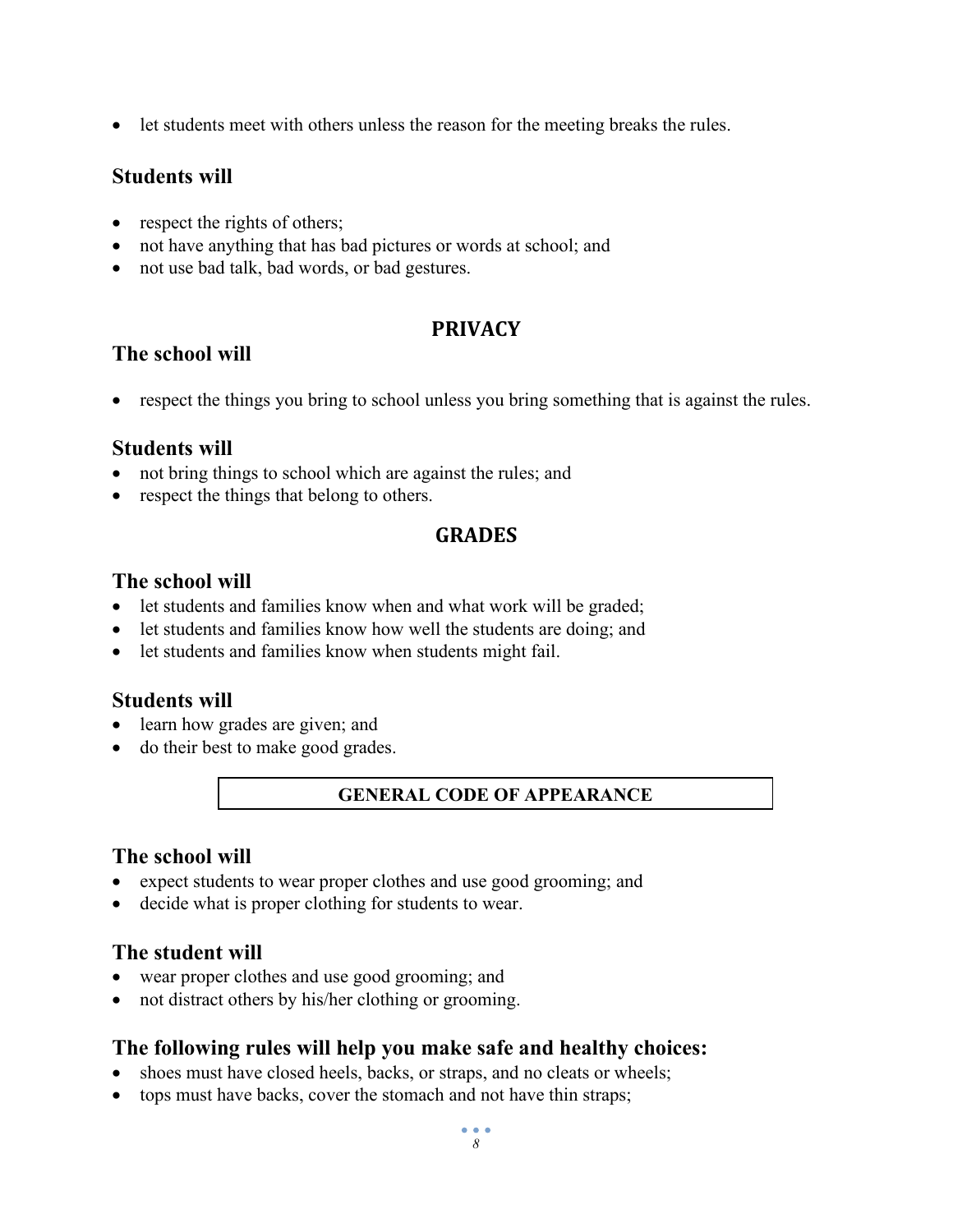- see-through clothes are not allowed;
- tank tops may not be full cut;
- clothes should not be too tight or too short;
- clothes with improper language or pictures will not be allowed;
- hats, caps or other items, such as curlers or sunglasses, will not be worn at school unless a doctor or principal gives you permission;
- pants or shorts must be worn at the waist. If belts/suspenders are used, they must be fastened; and
- jewelry or other items that may cause injury will not be allowed.

#### **If a staff member finds any clothes or jewelry to be distracting, unsafe or not healthy for the student they may**

- send the student to the office; and/or
- call the parent to bring other clothes; and
- refer to administrative rule 5.85.

#### **BEHAVIORAL**

There are four classes of rules that protect all students at school. These rules tell students what they should do and what may happen if students break the rules.

The school staff will work to help students behave. They will listen to students and may talk to others before deciding if a rule has been broken.

**NOTICE:** A student who mistreats others because they are different, may receive more serious consequences.

## **CLASS I RULES**

#### **1.01 Excessive distraction**

A student must not bother other students.

#### **1.02 Illegal organization**

A student must not belong to a secret club.

#### **1.03 Gambling**

A student must not play games at school to win money or things.

#### **1.04 Tardiness**

A student must be on time for school and class.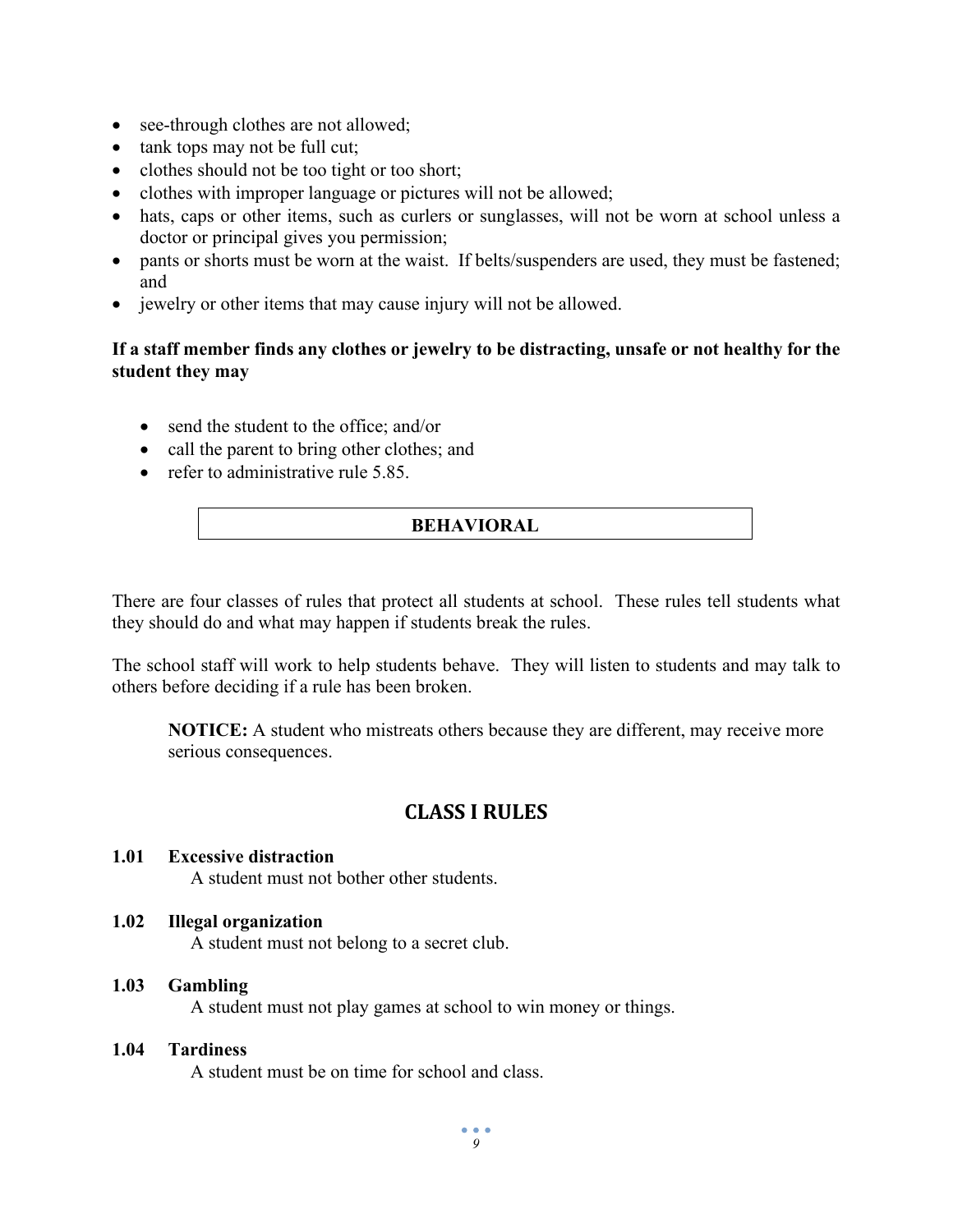#### **1.05 Profane and obscene language**

A student must not use bad language or make bad signs. A student must not use a computer to look at or show anyone else bad pictures or writing.

#### **1.06 Nonconformity to general code of appearance**

A student must wear proper clothing. A student must not wear clothing in a manner that shows underwear or body parts.

#### **1.07 Inappropriate public display of affection**

A student must not show inappropriate affection to other children at school.

## **1.08 Unauthorized absence from class or school**

A student must be at school and in class each day unless he/she is sick or has permission.

#### **1.09 Unauthorized personal items**

A student must not bring toys, games, radios or other items without prior permission.

## **If a student breaks a Class I Rule, the following things may happen**

## **The first time,**

- the student will have to talk to school staff about the problem;
- school staff may call parents or guardian or send a written notice about the problem; and/or
- school staff may ask parents or guardian to come to the school to talk about the problem.

## **After the first time,**

- school staff will call parents or guardian or send a written notice about the problem;
- school staff may ask parents or guardian to come to school to talk about the problem;
- school staff may set up a contract with the student about the problem;
- the student may have to stay after school;
- the student may have in-school suspension or time out; and/or
- school staff may refer the student to someone outside the school to talk about the problem; and
- school staff may refer the student to the IEP or 504 team.

## **CLASS II RULES**

## **PARENTS:** See Definitions for Formal Disciplinary Actions

## **2.01 Defiance of School Board employee's or agent's authority**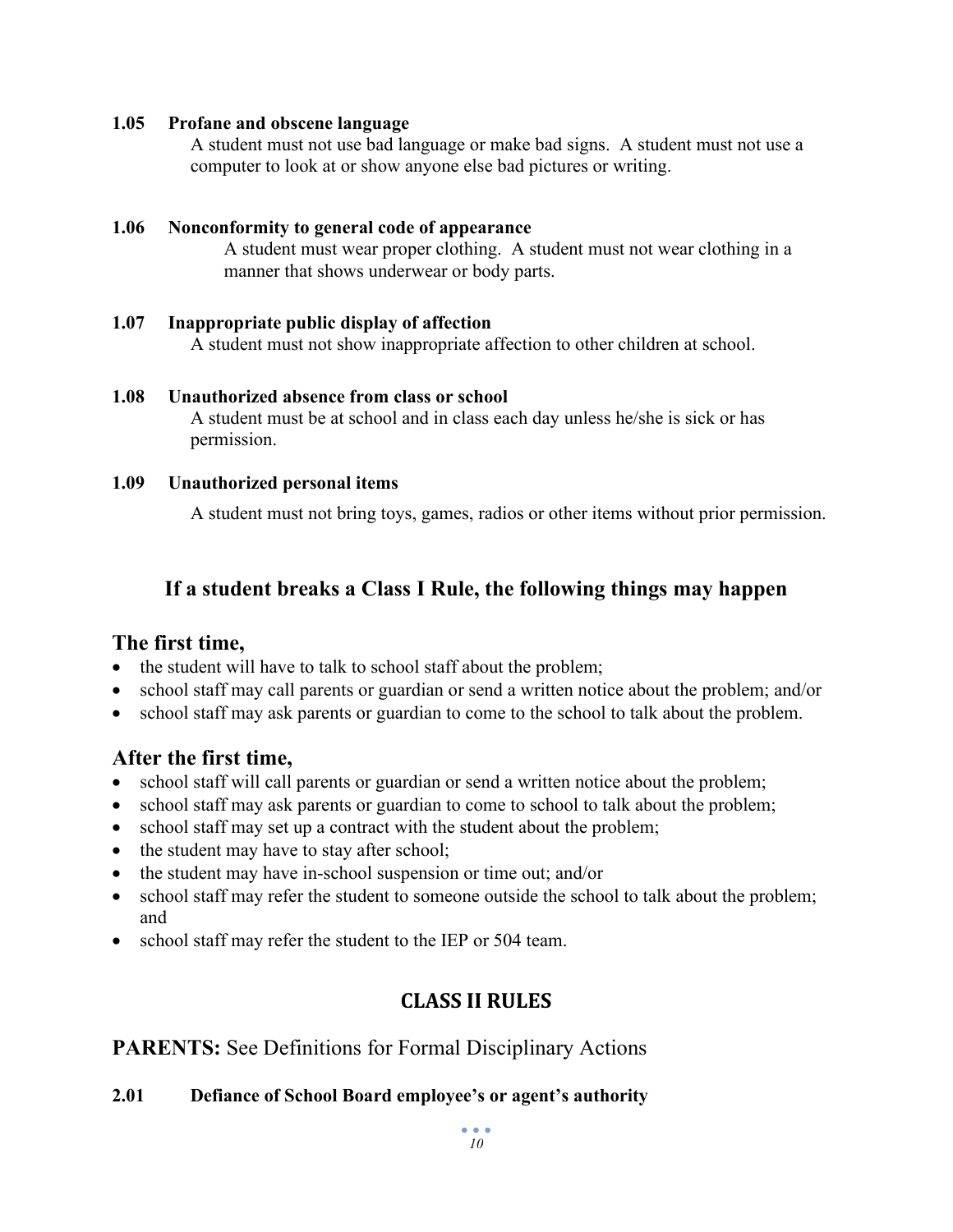A student must do what he/she is told by those in authority.

#### **2.02 Possession and/or use of tobacco products, matches or lighters**

A student must not bring tobacco, vapes, cigarettes, matches, or lighters to school.

#### **2.03 Battery upon students**

A student must not push or hit another student on purpose.

#### **2.04 Simple assault on School Board employee or agent**

A student must not say or do anything to school staff to make them think they will be hurt.

#### **2.05 Fighting**

A student must not fight.

#### **2.06 Vandalism**

A student must not tear up or break anything that does not belong to him/her including hardware or software.

#### **2.07 Stealing – larceny**

A student must not take someone else's things.

#### **2.08 Possession of stolen property**

A student must not bring anything to school when he/she knows it has been stolen.

#### **2.09 Threats of extortion**

A student must not threaten someone to get that person to do something.

#### **2.10 Trespassing**

A student must never be on school property without permission.

#### **2.11 Possession of fireworks or firecrackers**

A student must not bring fireworks/firecrackers to school.

#### **2.12 Possession of a knife or similar instrument**

A student must not bring a knife or something similar to school.

 $\bullet$   $\bullet$   $\bullet$ *11*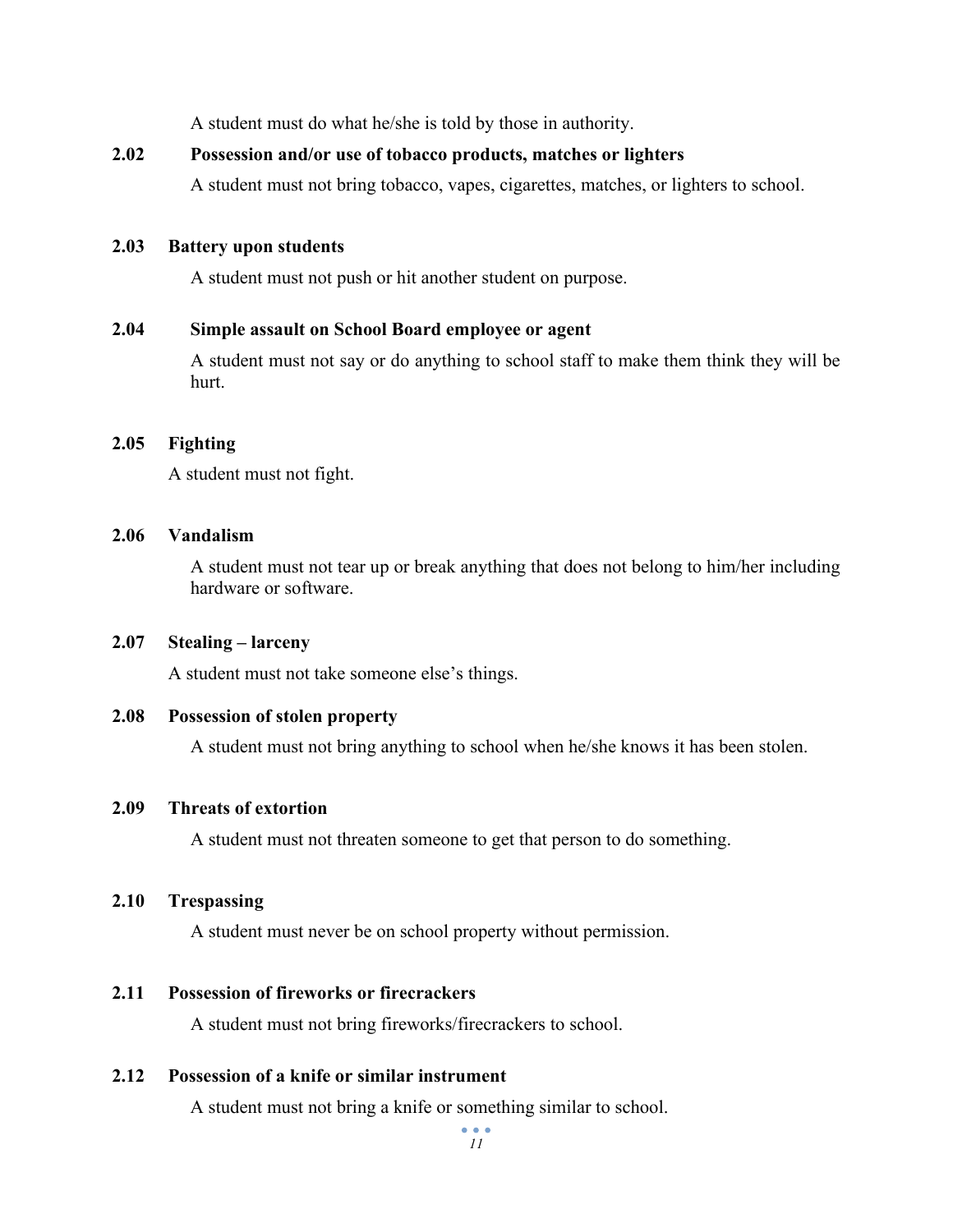#### **2.13 Threats, bullying, harassment, intimidation, or offensive touching of another student**

A student must not say or do something over and over again that hurts others or makes them afraid.

#### **2.14 Sexual harassment**

See "Parent Section"

#### **2.15 Lewd/indecent behavior**

A student must not draw, write or have materials that are bad.

#### **2.16 Directing obscene or profane language to a School Board employee**

A student must use only good language when talking to school staff or others.

#### **2.17 Leaving school grounds without permission**

A student must stay on school grounds or leave only if permission is given by the staff.

#### **2.18 Disrespect to a School Board employee or agent**

A student must be courteous to school staff or agent.

#### **2.19 False information**

Student must always tell the truth.

#### **2.20 Possession of firearm facsimiles**

A student must not bring anything to school that looks like a gun. Pretending you have a firearm or weapon while playing is not grounds for disciplinary action.

#### **2.21 Unauthorized use of an electronic device**

A student may not use wireless or electronic communication devices (cell phones, ear buds, or watches) during school hours.

#### **2.22 Refusal to attend or participate in other previously assigned discipline**

A student must always attend or participate in assigned discipline.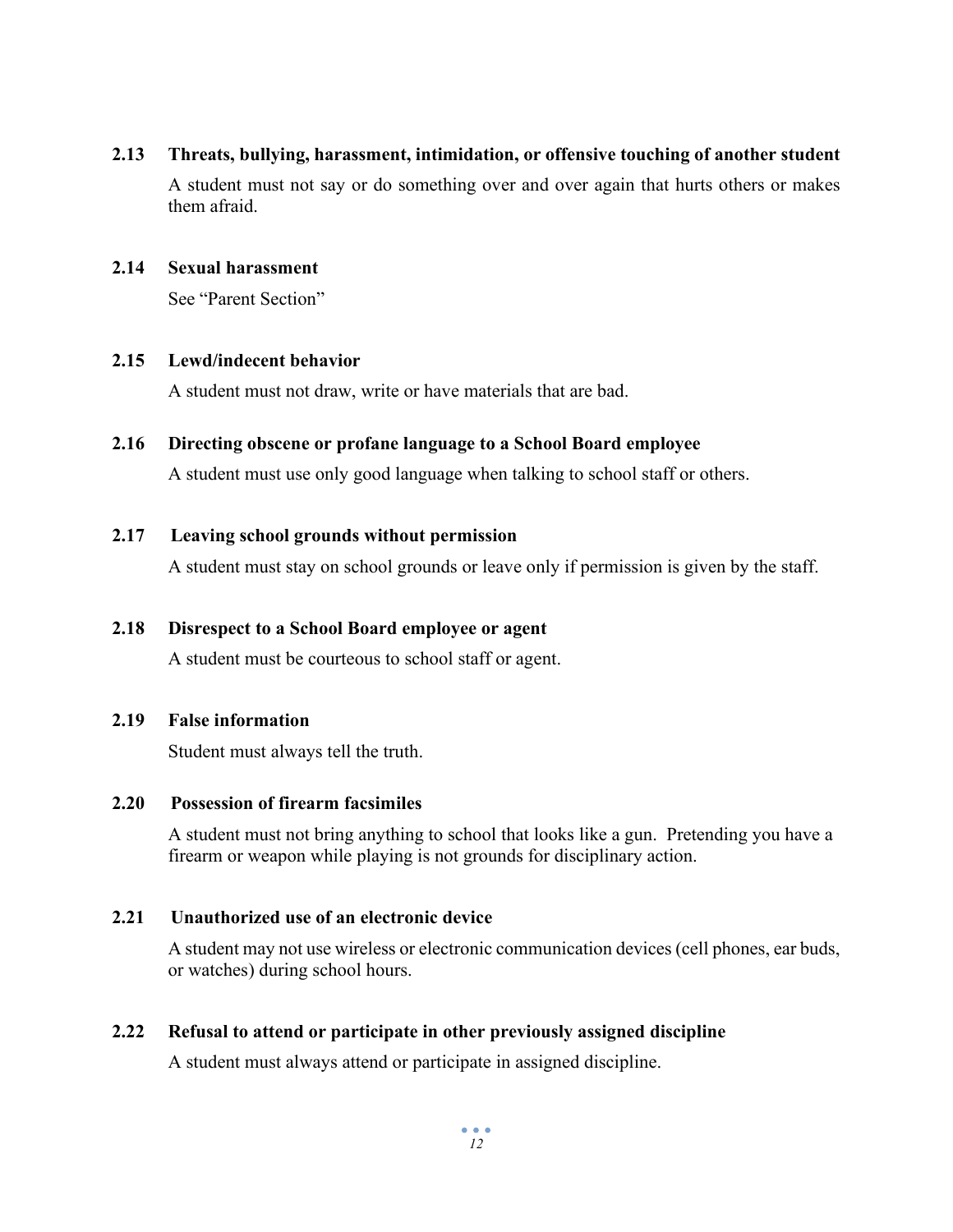#### **2.23 Repeated violations of bus rule(s)**

#### **2.24 Multiple Class II offenses**

A student must not get into trouble over and over.

#### **If a student breaks a Class II Rule, the following things may happen**:

#### **The first time,**

- school staff may call parents or guardian or send a written notice about the problem;
- school staff may ask parents or guardian to come to school to talk about the problem;
- the student may not be allowed to come to school for 1-3 days;
- the student may have to stay after school; and
- see other options listed in "Parent Section".

#### **After the first time,**

- the student may have to stay after school;
- the student may have to work before or after school;
- the student may not be allowed to come to school for 1-5 days;
- school staff may refer the student to talk to someone outside the school about the problem; and/or
- school staff may refer the student to the IEP or 504 team.

## *NOTICE: STUDENTS WHO BREAK THE LAW WILL ALSO BE REPORTED TO THE POLICE.*

#### **CLASS III RULES**

These rules are very important. A student will be in **serious** trouble if he/she breaks one of these rules.

#### **3.01 Simple battery upon School Board employees or agent**

A student must not touch in a harmful way, hit or hurt school staff or agent on purpose.

#### **3.02 Robbery/Extortion**

A student must not get someone to do something or steal anything from someone by hurting them or scaring them.

**3.03 Stealing**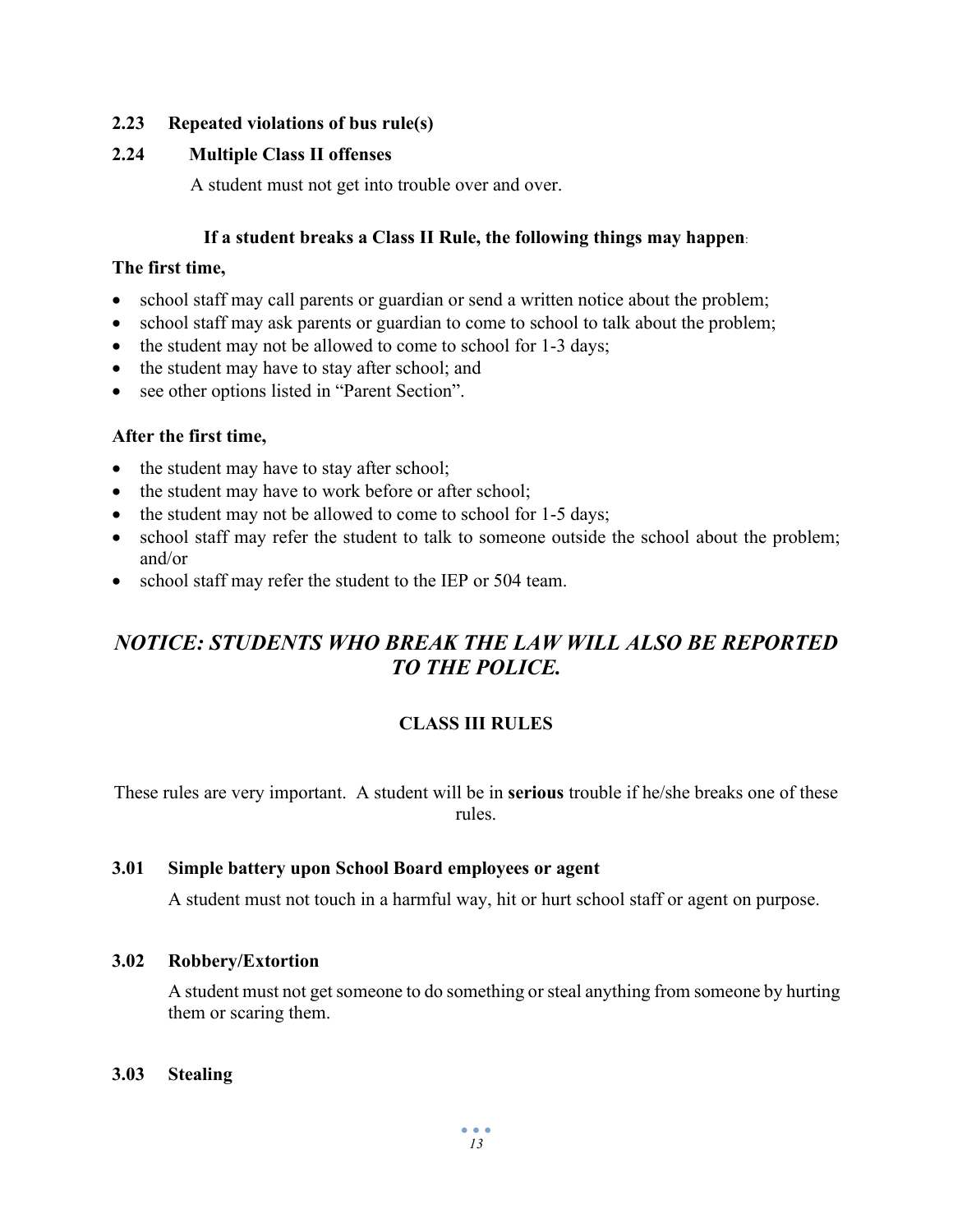A student must not steal something that belongs to someone else. (This rule is for items worth \$200 or more. For stolen items worth less than \$200, see rule 2.07).

#### **3.04 Burglary of school property**

A student must not break into or stay in a school when the school is closed.

#### **3.05 Criminal mischief/vandalism**

A student must not tear up or damage something that belongs to someone else. (This rule is for items worth \$200 or more. If the items damaged are worth less than \$200, see rule 2.06). A student must not change or damage the computer network.

#### **3.06 Weapons**

A student must not use a knife, bat, rock, chain or anything else to scare or hurt someone.

#### **3.07 Possession of prohibited object**

A student must not bring a dangerous thing to school which might hurt someone, like a switchblade, BB gun, tear gas gun or bullets.

#### **3.08 Battery upon students resulting in bodily harm**

A student must not hurt another student on purpose.

#### **3.09 Inciting or participating in major student disorder**

A student must not start or be a part of a major disturbance.

#### **3.10 Unjustified activation of a fire alarm system**

A student must not pull the fire alarm unless there is a fire.

#### **3.11 Sexual Acts**

Refer to "Parent Section"

#### **3.12 Threat to Kill**

A student may not say or do anything to anyone to make them think they will be killed.

#### **3.13 Repeated bullying, harassment, and intimidation**

 $\bullet$   $\bullet$   $\bullet$ *14*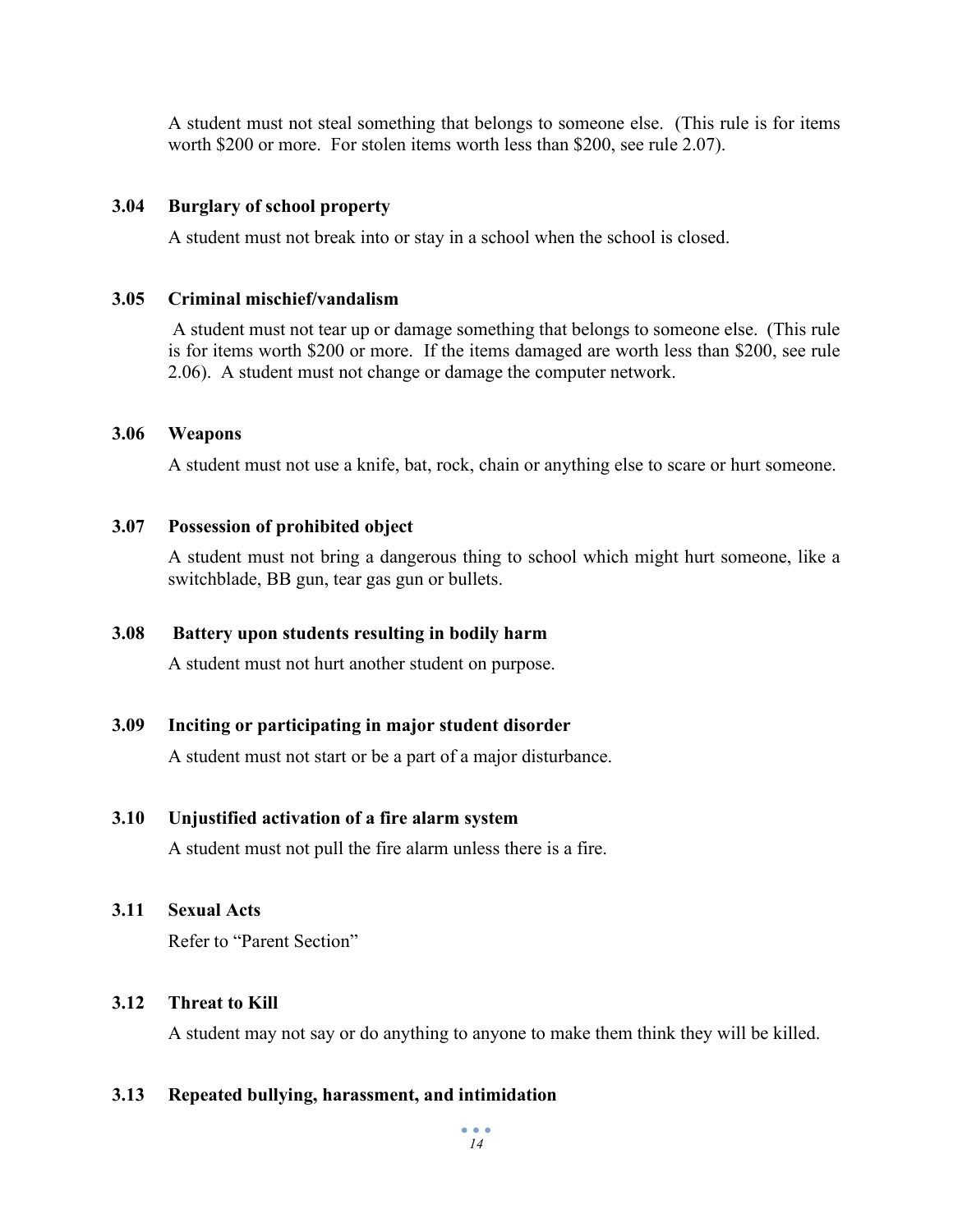A student must not say or do something over and over again that hurts others or makes them feel afraid.

#### **If a student breaks a Class III Rule the following things may happen:**

- the principal will meet with the student's parent or guardian to talk about the problem;
- the student may have to leave his/her school and/or;
- the student may not be allowed to come to school for up to 10 days; and
- school staff may refer the student to the IEP or 504 team.

### **CLASS IV RULES – ZERO TOLERANCE**

Students who break a Class IV rule will receive the **most severe** punishment and will also be reported to the police.

#### **4.00 Alcohol**

A student must not drink or bring alcohol to school to drink, give, trade or sell to someone else.

#### **4.01 Drugs**

A student must not bring drugs to school to use, give, trade or sell to someone else.

#### **4.02 Arson**

A student must not burn any part of the school or anything in it.

#### **4.03 Aggravated battery upon a School Board employee or agent**

A student must not seriously hurt school staff on purpose.

#### **4.04 Armed Robbery**

A student must not steal anything from someone by hurting or scaring them with a gun or other weapon.

#### **4.05 Use of prohibited objects**

A student must not scare someone else by using a dangerous object.

#### **4.06 Bomb threat**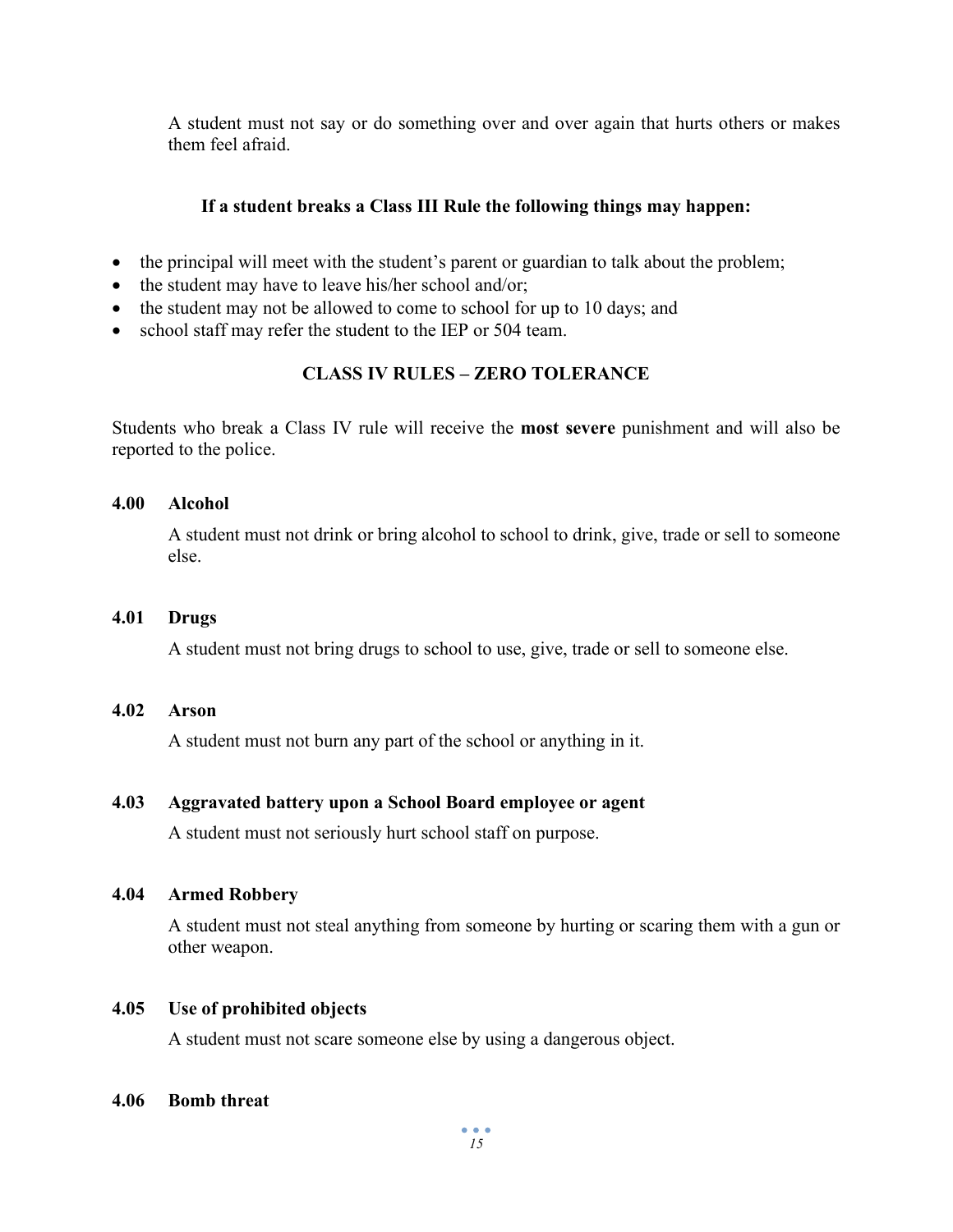A student must not say there is a bomb at school unless he/she knows there really is a bomb at school.

#### **4.07 Sexual battery**

Refer to parent section.

#### **4.08 Aggravated battery**

A student must not severely hurt someone else on purpose.

#### **4.09 Other**

Any other offense which is reasonably likely to cause great bodily harm or to seriously disrupt the educational process.

#### **4.10 Kidnapping/abduction**

Forcibly, or by threat, confining, abducting, or imprisoning another person against his/her will and without lawful authority.

#### **4.11 Homicide/murder/manslaughter**

The killing of one human being by another.

#### **4.12 Victimization of student**

Based upon judicial directive.

#### **4.13 Explosives\***

Student must not make, have or cause something to explode at school.

#### **4.14 Possession of firearm\***

A student must not bring, have, sell or shoot a gun at school.

#### **4.15 Use of a deadly weapon\***

A student must not scare someone else by using a deadly weapon.

#### **4.16 Repeated acts of bullying, harassment and intimidations**

A student must not continue to say or do something that hurts others or makes them feel afraid.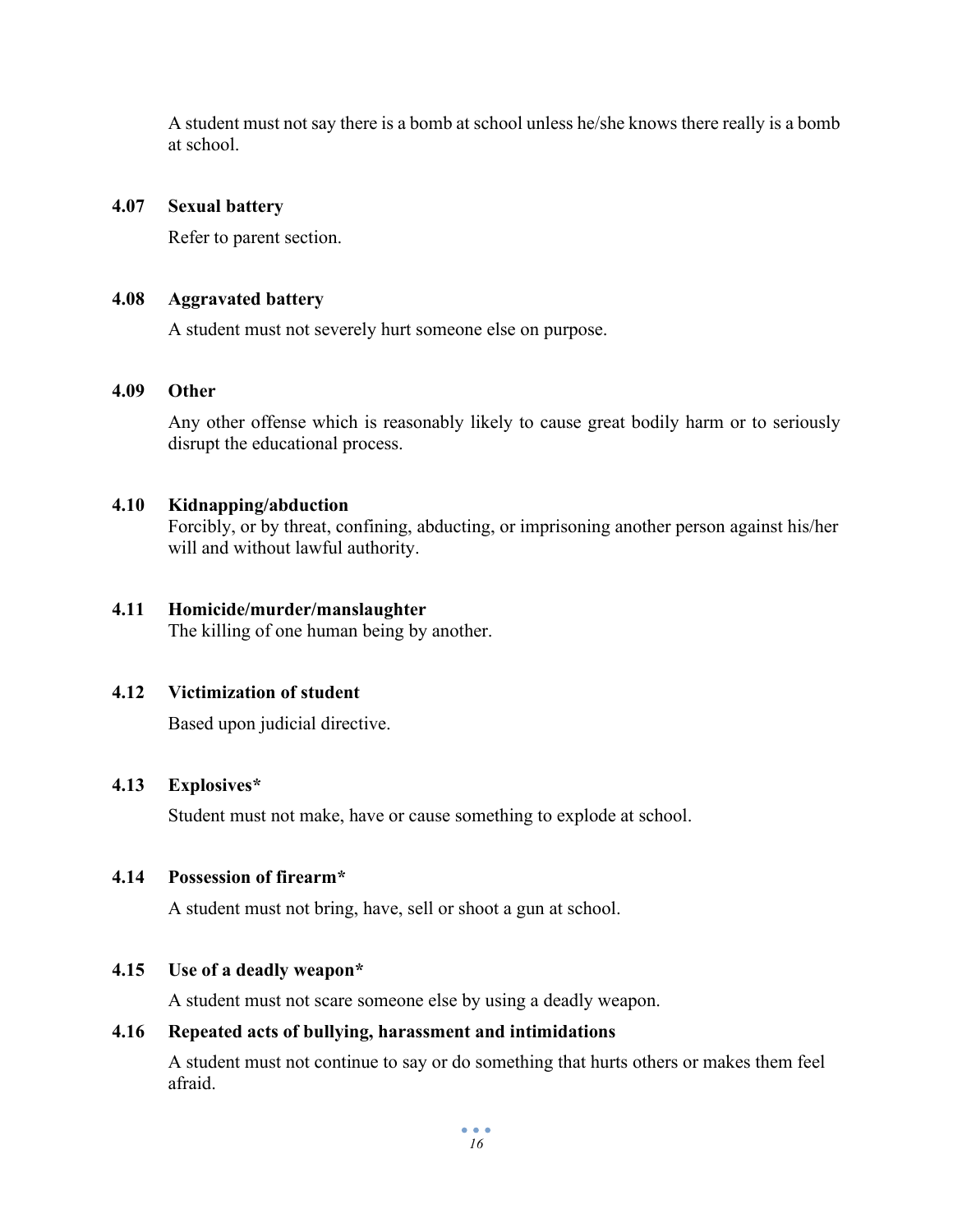#### **If a student breaks a Class IV Rule,**

- the police will be called;
- the school staff will require parents or guardians to come to the school to talk about the problem;
- the principal will suspend the student for up to 10 days; and
- the principal may recommend placement in a program at another school or expulsion.

\*The Gun-Free Schools Act requires any student who brings a firearm, weapon or explosive device (as defined in Section 921 of Title 18 of the U.S. Code) to school, any school function or on any school-sponsored transportation be automatically recommended for expulsion for not less than one calendar year and be referred to the criminal justice or juvenile justice system. The Superintendent may consider the one-year expulsion on a case-by-case basis and request the School Board to modify the requirement if in the best interest of the student and school system.

### **SCHOOL BUS CODE**

Anytime a student breaks a Class I, II, III or IV rule when on the bus, he/she will be punished according to the Student Code of Conduct.

#### **STUDENT'S RESPONSIBILITY**

#### **Students must**

- get on the bus and be seated right away;
- face forward;
- talk quietly; and
- make no loud noises.

#### **Students must not**

• damage any part of the bus or make damage done by someone else worse.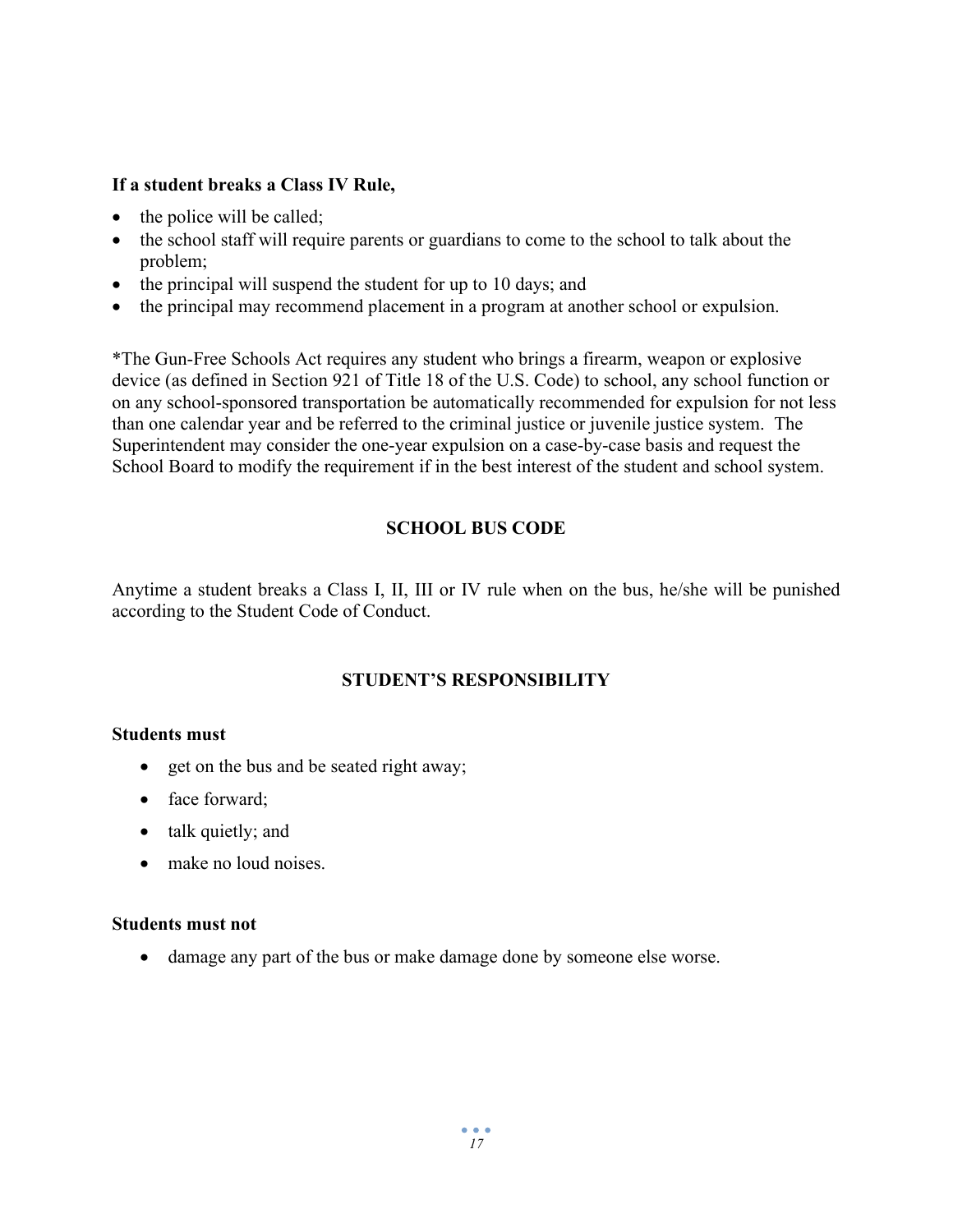### **INSTRUCTIONS FOR STUDENTS RIDING SCHOOL BUSES**

- The driver is in charge of the bus. Obey the driver's instructions.
- Stand off the roadway while waiting for the bus and wait for the driver's signal before crossing the road.
- Always cross the roadway in front of the bus.
- Be at your stop 5 minutes early.
- Don't stick your arms, head, or any item out of the window.
- Don't throw anything at each other, at the driver, or out of the window.
- Sit in your assigned seat, wear your seatbelt, and remain seated while the bus is in motion.
- No eating, drinking, vaping, or smoking on the bus.
- No profane or obscene language.
- Refrain from unnecessary or distracting conversations with the driver.
- No loud, distracting, argumentative, or disruptive behavior. Outside of quiet conversation, classroom conduct should be observed.
- No distracting, disruptive, or inappropriate use of cell phones, electronic devices, toys, instruments, etc.

## *Your Code of Student Conduct applies to the school bus.*

## *Failure to follow any of these rules may result in disciplinary action including bus suspension.*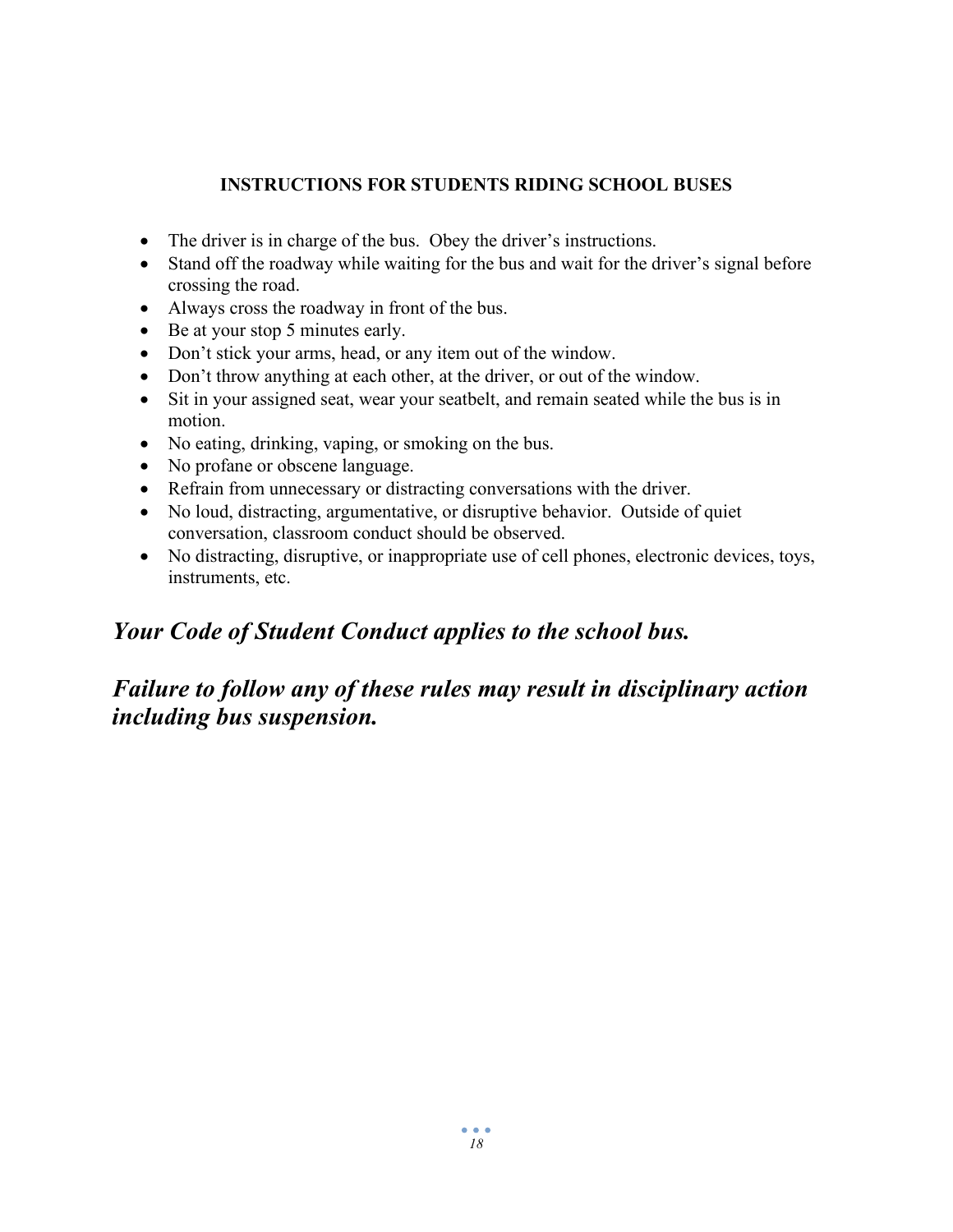#### **DISCIPLINARY ACTIONS**

#### **5.31 BUS RULES**

Students residing two (2) miles or more from school are entitled to transportation to and from school by school buses. Physically handicapped students and students in grades Pre K-6 who are subjected to hazardous walking conditions as provided in 1006.23, F.S. are entitled to free transportation regardless of distance. It is the responsibility of students to abide by rules for riding the bus to assure the safety of all students. Failure to abide by these rules will result in the student's being reported by the driver to the principal. The principal has the authority to suspend and/or recommend expulsion of the student from bus riding privileges in accordance with section 1006.10(2), F.S. The following guidelines shall be used by principals for recommending school bus expulsions:

**I.** Severe violations that would adversely affect the health, safety and security of students and/or School Board personnel, such as, but not limited to: use or possession of weapons, controlled substances or alcohol; physical attacks; or, any act that would severely jeopardize personal health, safety or security.

#### **II. For Elementary School Students:**

- **III.**
- **A.** After three referrals the principal may recommend parent/driver/principal/transportation conference.
- **B.** After six referrals the principal may impose a ten (10) school day suspension from the bus and recommend expulsion for the remainder of the school year.

## **PARENT SECTION NASSAU COUNTY SCHOOL BOARD CODE OF STUDENT CONDUCT** *FOR PARENTS TO READ*

#### **Jurisdiction of the School Board**

Nassau County public school students are subject to the rules and regulations of the School Board of Nassau County: during the school day and regular school sponsored school activities; while being transported on school buses, or otherwise at the public's expense to and from school or other educational activities; at times and places including, but not necessarily limited to, school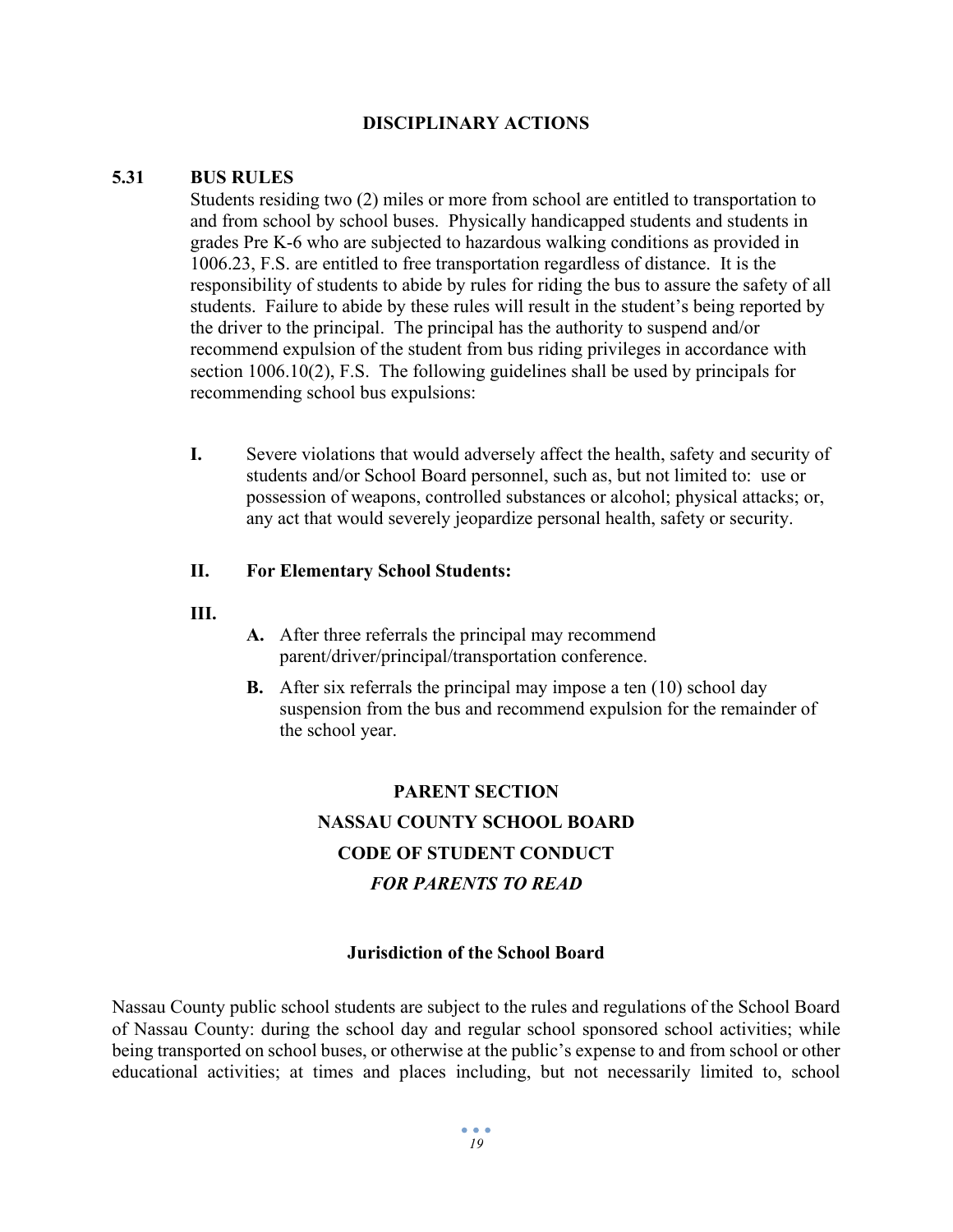sponsored events, field trips, athletic functions, and other activities where appropriate school personnel have jurisdiction over students.

All school regulations and prohibitions pertain to automobiles driven or parked on school property. In addition to the foregoing, jurisdictional control over the student may be extended to the immediate vicinity of the school when the conduct of the student is deemed to have a detrimental effect on the health, safety and welfare of the school.

#### **Student Records**

#### **Philosophical Basis:**

Student records contain information needed for making appropriate educational decisions for the student. Student records are to be treated confidentially and should contain information that is relevant, accurate, and appropriate.

#### **Rights of Students, Parents, and Guardians**

- to inspect, review, and challenge the information contained in records directly relating to the student; and
- to be protected by legal provision which prohibit the release of personally identifiable information to other than legally authorized persons without the consent of the parent, guardian, or eligible student. (Eligible students are those 18 years of age or over and/or those attending a post-secondary institution).

#### **Responsibilities of Students, Parents, and Guardians**

- to inform the school of any information that may be useful in making appropriate educational decisions; and
- to authorize release of pertinent information to those individuals or agencies who are working actively and constructively for the benefit of the student. (Release of records of students 17 years of age or younger who attend an elementary or secondary school requires the signature of the parent or guardian).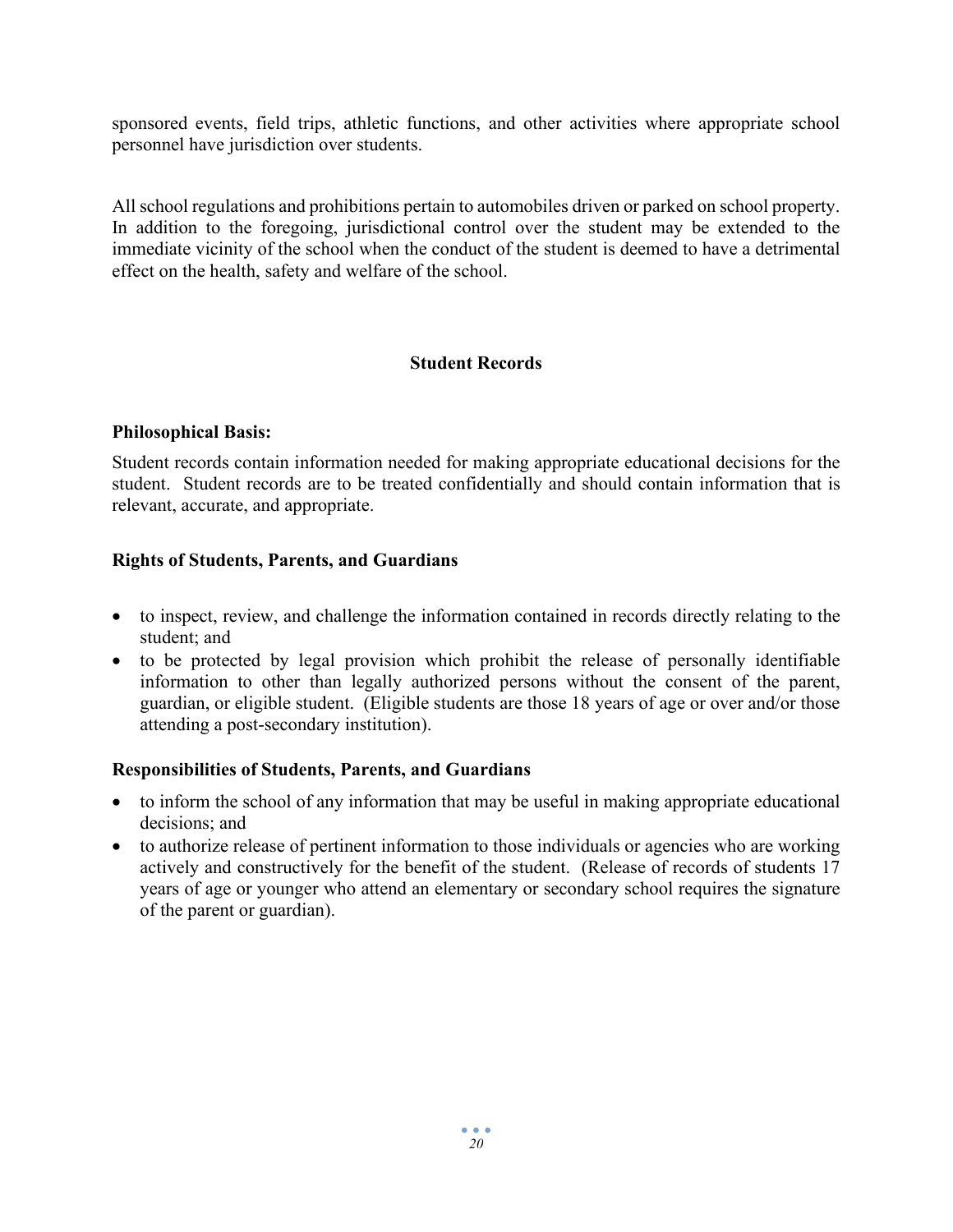## **Formal Disciplinary Action and Procedure Definitions Relating to Formal Disciplinary Actions**

The following are examples of formal disciplinary actions which may or may not be used in each school. Students and parents who desire to have further information about the disciplinary actions used in a specific school should contact officials at the school.

#### **Administrative Hearing**

Hearing conducted by the superintendent or his designee for a Class IV offense.

#### **After School Detention**

Assignment to a designated area on campus at the end of the regular school day for a specified period of time.

#### **Behavioral Contracts**

A contract entered into between a teacher or administrator, a student and his/her parent(s) or guardian, in which all parties agree to certain actions in an attempt to modify a student's behavior. The contract shall also contain certain consequences for breaking the contract.

#### **Cafeteria Suspension**

Denial of privilege of eating meals in the cafeteria with other students for specified period of time and assignment to another area in the school for meals.

#### **Class Suspension**

Denial of the privilege of attending an individual class for a specified period of time and assignment to another area in the school for the time that class meets.

#### **Disciplinary Work Assignments**

Supervised activities related to the upkeep and maintenance of school facilities.

#### **Expulsion**

Removal of the right and obligation of a student to attend a public school under conditions set by the School Board for a period of time not to exceed the remainder of the school year and one (1) additional year of attendance.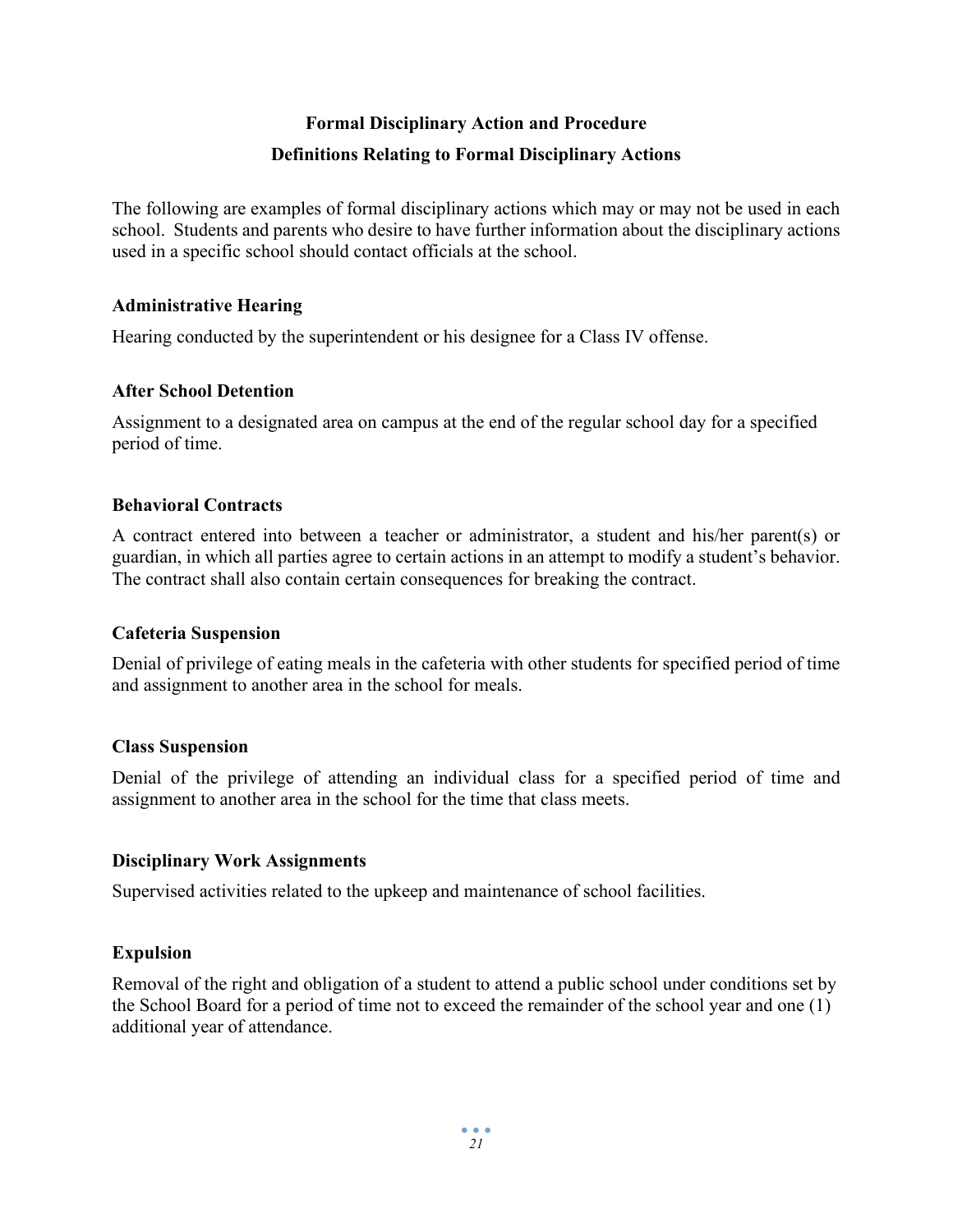#### **In School Suspension Program**

Assignment to a designated area within the school when a student is removed from the regular school program for a specified period of time pursuant to F.S. 1003.53.

#### **Saturday Detention**

Assignment to a session at the school on Saturday for work assignments, academic work or guidance.

#### **Work Detail**

Work assignments (non-academic)

#### **School Bus Suspension**

Denial of the privilege of riding a school bus, based on misconduct occurring while the student is being transported at public expense.

#### **Suspension**

Removal of students from their regular school program for a period not to exceed ten (10) school days. Pursuant to F.S. 1006.09 no student who is required by law to attend school shall be suspended for unexcused absence or truancy. Therefore, suspension is not an appropriate disciplinary action for Code violation 1.08 as it relates to students who fall within the mandatory state attendance requirements.

#### **Student Survey Administration**

The purpose of this policy is to comply with the requirements of the Protection of Pupil Rights Amendment for the collection and reporting of certain information by means of student surveys. The information that will be collected relates to student attitudes and behavior on topics such as school safety, substance use and the prevalence of risky attitudes or behaviors, particularly with respect to alcohol and drug abuse. In addition, these surveys also collect information on general health practices and human sexuality. Such information is collected anonymously, and not personally identifiable information is obtained from or reported on any individual student. The district cooperates with other agencies such as the Florida Department of Health in conducting these surveys.

I. Schools must obtain prior written consent from parents before students are required to submit to a survey funded in whole or in part by the United States Department of Education that concerns one or more of the areas listed below: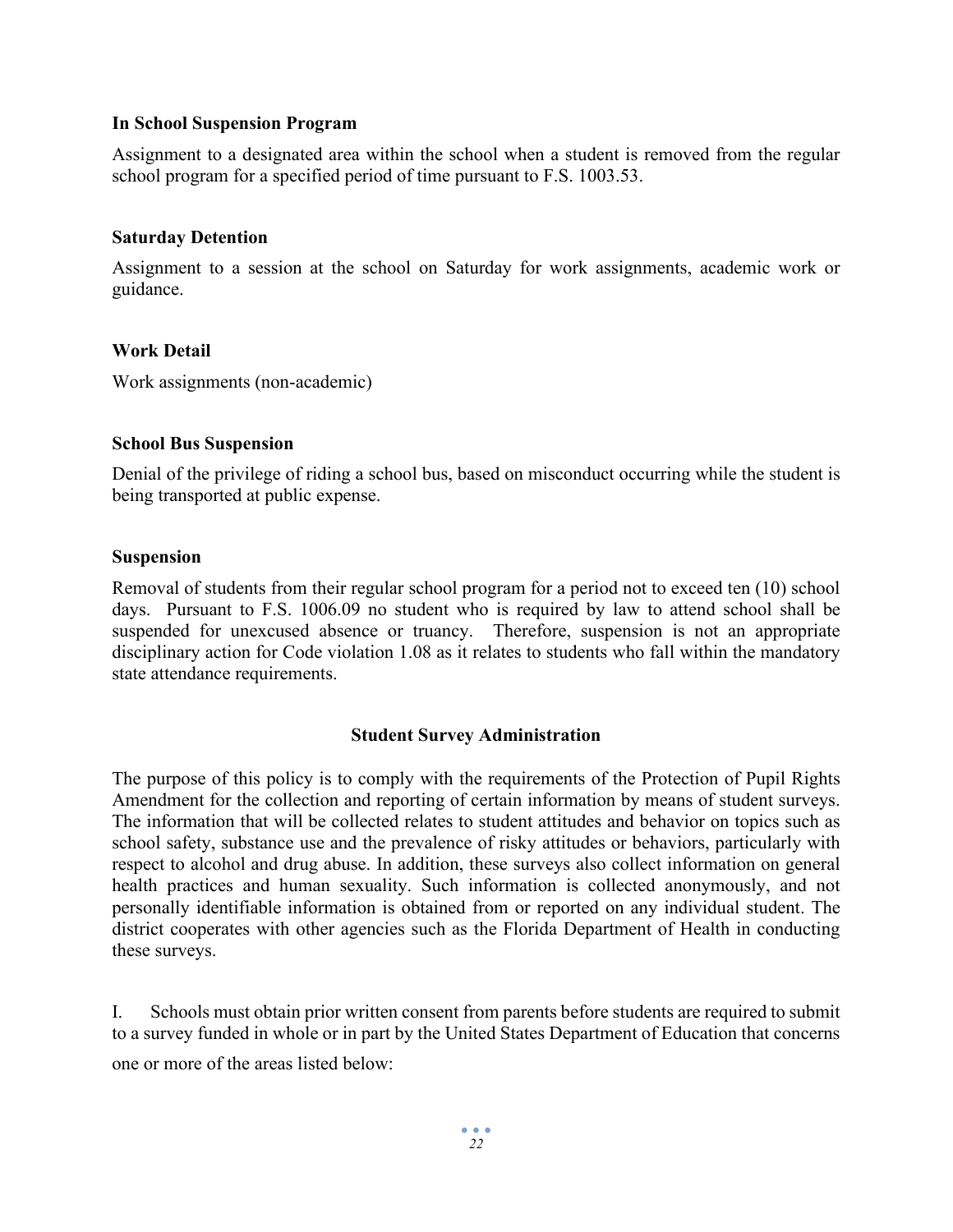- A. Political affiliations or beliefs of the student or the student's parent;
- B. Mental and psychological problems of the student or the students family;
- C. Sexual Behavior or attitudes;
- D. Illegal, anti-social, self-incriminating, or demeaning behavior;
- E. Critical appraisals of other individuals with whom respondents have close family relationships;
- F. Legally recognized privileged or analogous relationships, such as those of lawyers, physicians, and ministers;
- G. Religious practices, affiliations, or beliefs of the student's parent;
- H. Income (other than that required by law to determine eligibility for participation in a program or before receiving financial assistance under such program).

II. On all other surveys, students who are 18 years of age or older, or parents of minor students, shall be given reasonable notice prior to administration of the intended survey and an opportunity to exclude the student from participation in the survey. Consent for participation in the survey shall be implied for all students who are 18 years of age or older who have not objected to participation in the survey, or for minor students whose parents have not objected to their participation in the survey, after being given reasonable notice prior to administration of the survey.

III. No student shall be required to participate in such a survey if the student or the student's parent, if the student is less than 18 years of age, objects to participation.

IV. A student or the student's parent, if the student is less than 18 years of age, has the right to inspect any such survey instrument before the survey is administered or distributed to students if a request is made within a reasonable period of time. Parents also have the right to be advised of arrangements that will be made to protect student privacy.

Student survey instruments and teacher directions for administering the survey will be available at each participating school within a reasonable period of time prior to the survey administration.

V. Parents will be notified of this policy annually at the beginning of the school year and within a reasonable period of time if any substantive change is made to this policy. Such notice shall include the specific or approximate dates during the school year when any such survey will be administered.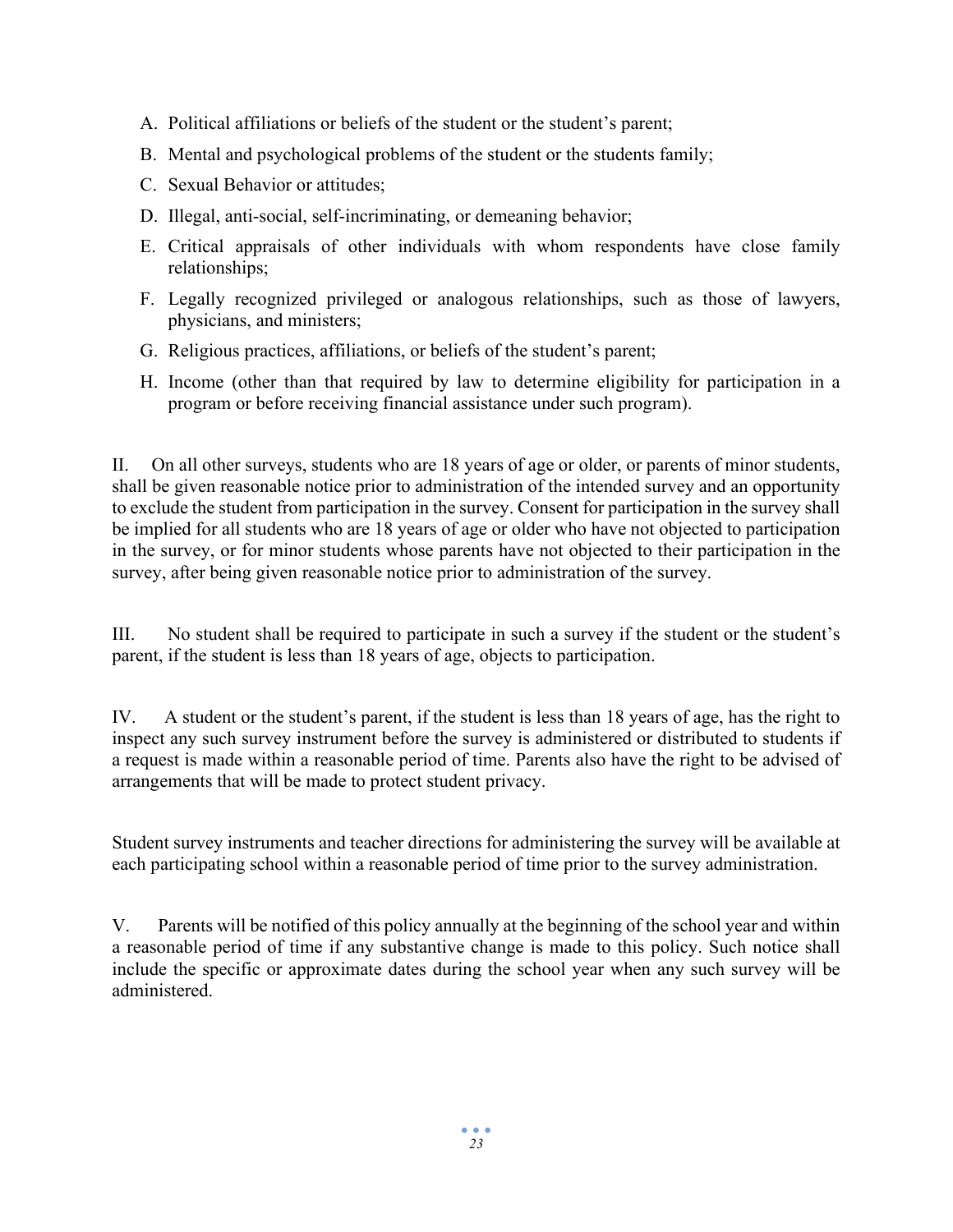#### **DISCIPLINE FOR EXCEPTIONAL EDUCATION STUDENTS**

The Nassau County School Board is committed to providing all students with disabilities a free, appropriate public education. This in no way lessens the School Board's intention to maintain a safe, orderly learning environment for the entire school population. Formal disciplinary actions described in the Nassau County Code of Student Conduct may be used with students with disabilities. Students with disabilities may be suspended to ensure the overall safety, welfare, and/or order of the school environment.

Suspension after 10 consecutive or 10 cumulative school days that represents a pattern, constitutes a change in placement. The following procedure must be followed:

- 1. The school will convene an Individual Education Plan (IEP) team meeting to develop an assessment plan to conduct a functional behavior assessment (FBA) and develop a behavior intervention plan (BIP). The IEP team must obtain parental consent for the FBA if it is more than just a review of existing data.
- 2. When a BIP is in place, the IEP team shall meet to review the plan and its implementation and modify the plan and the implementation as necessary to address the behavior.

NOTE: Discipline actions after 10 consecutive or 10 cumulative days of suspension requires the IEP team and other qualified personnel to conduct a manifestation disability review. This review (manifestation of disability) may be conducted at the same time as the IEP meeting listed in the procedure above. If the behavior is determined to be a manifestation of disability, the IEP team needs to modify the BIP to prevent the likelihood of a future occurrence of the behavior. If the behavior is not a manifestation of disability, the IEP team decides the proper placement and educational services needed to provide an environment where the student will benefit from educational services.

#### **PROCEDURES FOR ADMINISTRATION OF FORMAL DISCIPLINARY ACTION**

When formal disciplinary action is required, the principal or designee will make every reasonable effort to contact the parent(s) or guardian immediately. If telephone contact cannot be made, written notice will be sent home with the student or placed in the U.S. mail.

It is the responsibility of the student to notify his/her parent(s) or guardian of all written communications from the school. Failure to do so may result in further disciplinary action.

When disciplinary action reaches the level of corporal punishment or denial of educational participation, the following procedural steps shall be adhered to for the protection of the rights of students.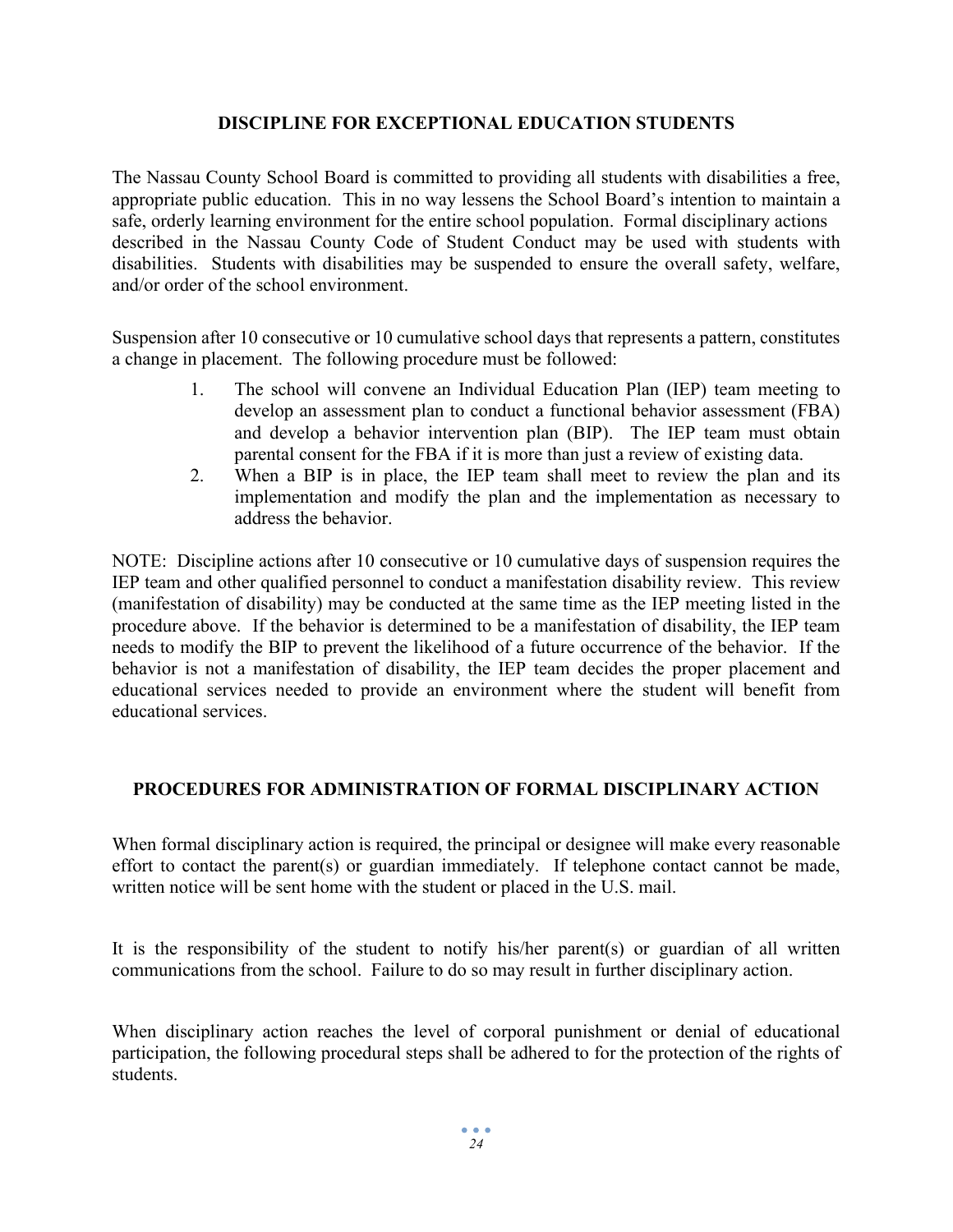#### **Suspension**

Students shall be given notice of the charges against them and shall have an opportunity to present their explanation of the situation before any action is taken.

When a suspension is necessary, the principal or designee will make every reasonable effort to contact the parent(s) or guardian immediately. Written notice shall be sent to parent(s) or guardian regarding the reason disciplinary action was taken. Generally, a notice and conference should precede the student's suspension from school. However, if the immediate suspension of the student is justified because the student's presence endangers others or school property or would seriously disrupt the orderly academic process, the necessary notice will follow as soon thereafter as practical.

Parent(s) or guardian may request a conference with the principal or designee regarding the suspension if one is desired.

#### **Procedures for Appealing a Principal's Decision**

Parent(s) or guardian wishing to appeal a principal's decision regarding disciplinary action for an offense in Class II, III or IV would appeal through the Superintendent. This is not a formal appeal involving a hearing, but is a review of the documentation.

#### **PROCEDURES FOR DISCIPLINARY HEARING**

#### **CLASS IV OFFENSES**

#### **Disciplinary Hearing**

The principal is initially responsible for determining that an offense has been committed. Investigating such incidents, the student will be given in writing the pending charges and an opportunity to admit or refute those charges. It should be noted that any statement the student makes may be used, with other documentation, to prove whether the student is guilty of the offense(s) charged.

#### **Documentation of Offense**

The principal's conclusion should be based on the documentation of the facts pertaining to the incident. Said documentation shall include all information available, including, but not limited to, the following categories: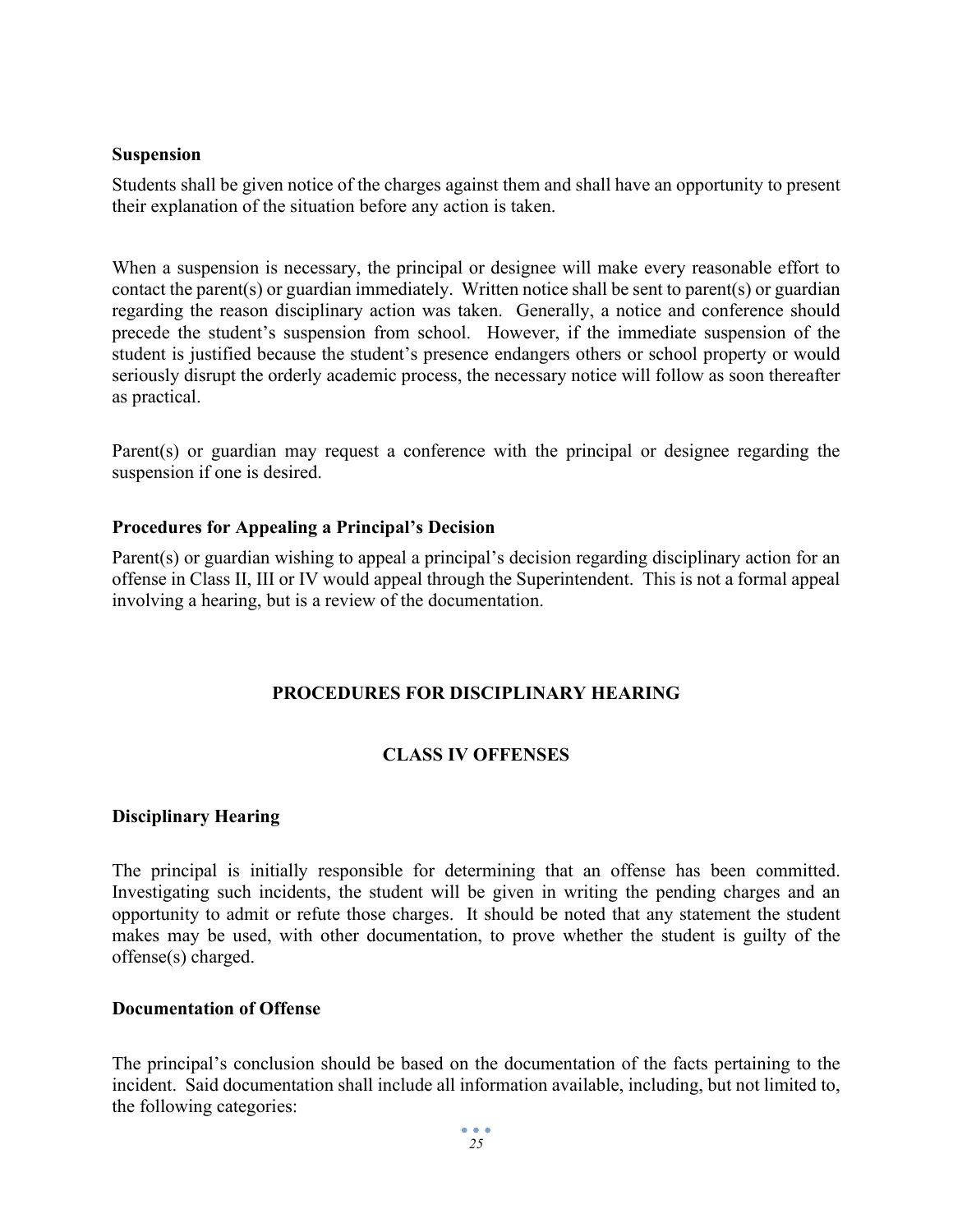- 1. specific definition of the offense(s) committed and supporting facts;
- 2. full names of all persons involved in the incident: witness(es), suspect(s), victim(s);
- 3. signed and dated statement(s) of the persons involved in the incident, witnessed by the principal or his/her designee and one other adult;
- 4. list of special program(s), if any, in which student is enrolled or being considered for enrollment;
- 5. past disciplinary record(s) of student involved; and
- 6. academic records

#### **Extenuating Circumstances**

The principal will review the above documentation with the parent(s) or guardian. If, at the disciplinary conference the principal concludes that extenuating circumstances exist, and that decision is approved by the Superintendent or his/her designee, the student is eligible for admission back to school following the determination of appropriate disciplinary action to be taken.

The principal may, at his/her discretion, recommend other alternative schools for programs provided by the school district. Should the parent(s) or guardian be offered this opportunity and decline it, the principal shall recommend expulsion and send immediately all documentation of the incident to the Superintendent.

The Superintendent or his designee shall review the facts pertaining to the offense and shall request a conference with the parent(s) or guardian and the suspended student within the suspension period imposed. The purposes of the conference are

- 1. to review the facts pertaining to the offense with parent(s), student and appropriate school personnel to determine if the facts support the charge; and
- 2. to explain the expulsion process and alternatives to expulsion, if any. Such alternatives may include:
	- a) placement in special programs designed by the school district. Date of entry into the program will be determined at the hearing.
	- b) Voluntary withdrawal of the student from the Nassau County Public School System. The student must be withdrawn for the remainder of the school year, plus one additional year.

The above mentioned hearings will be conducted pursuant to F.S. 1001.42(9-20)(22) and 1001.51(11)(24). The conduct of the hearings will be consistent with F.S. 120.57(2).

**Offenses 2.14, 3.11 and 4.07:** Offenses 2.14, 3.11 and 4.07 deal with sexual acts, and discussion about these may or may not be appropriate for elementary students. The offenses are as follows:

**2.14 Sexual Harassment:** Isolated cases of unwelcome sexual advances, requests for sexual favors and other inappropriate verbal, written, or physical contact of a sexual nature when such conduct which has the purpose or effect of creating an intimidating, hostile or offensive educational environment. It includes, but is not limited to, verbal harassment or abuse based upon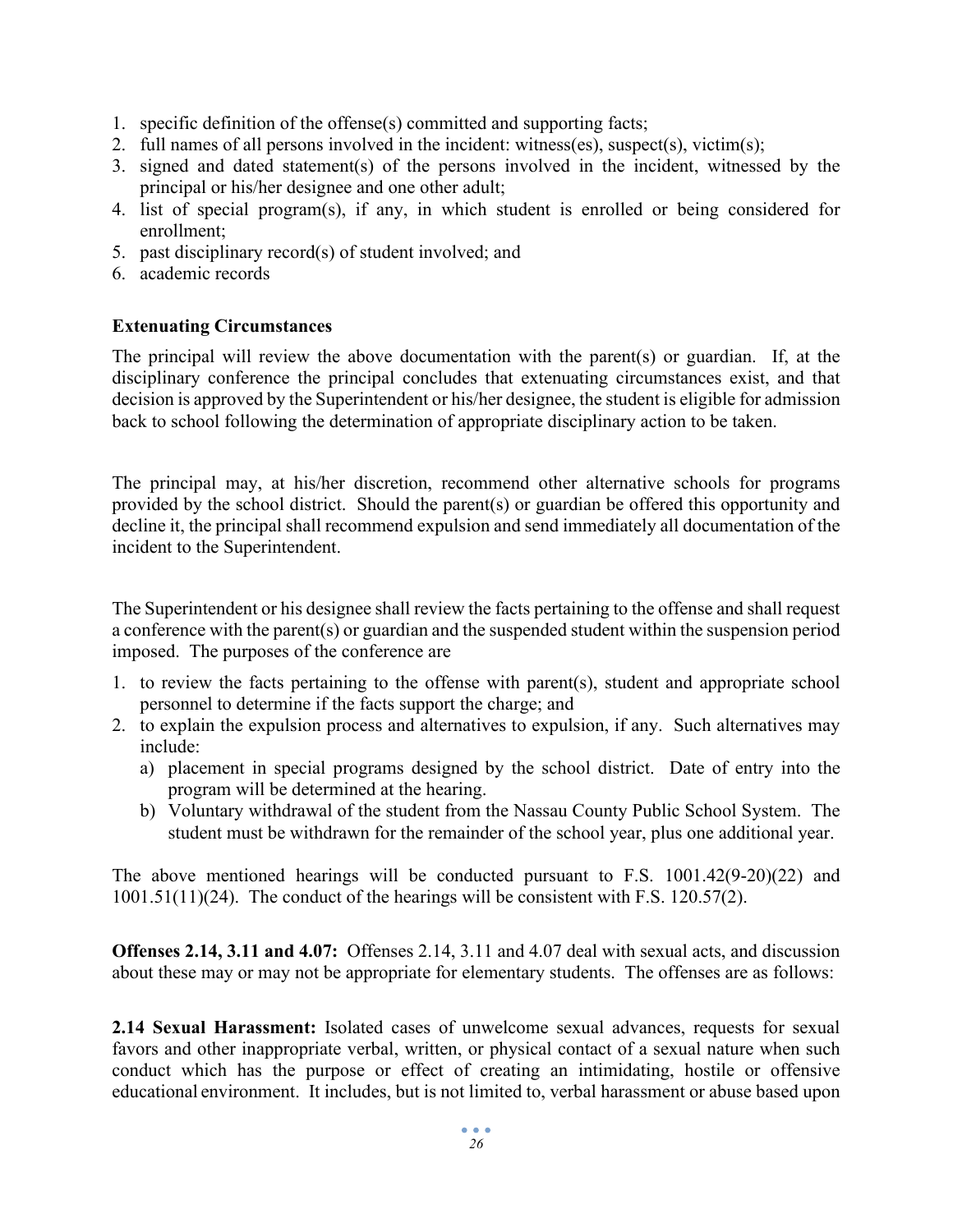gender, pressure for sexual activity, remarks to a person with sexual implications, unwelcome or offensive touching, or suggesting or demanding sexual involvement accompanied by implied or explicit threats.

#### **NOTE: Violation of the School Board's sexual harassment policy is grounds for in-school suspension, out-of-school suspension, expulsion or imposition of other disciplinary action by the school, and may also result in criminal penalties being imposed.**

**3.11 Sexual Acts:** Acts of sexual nature including, but not limited to, indecent exposure, repeated sexual harassment, consensual sexual acts and sexual acts committed without force or threat of force.

**4.07 Sexual Battery/Rape:** Any sexual act directed against another person with force, violence, and/or against the other person's will, including, but not limited to, sexual battery, attempted rape or rape.

District procedures for Exceptional Education students (other than gifted) shall be followed while disciplining students for inappropriate behavior.

## **Felony Committed on Property Other**

## **Than School Property**

Following appropriate due process procedures, a student charged with a felony or delinquent act that would be a felony if committed by an adult, whether it occurred on or off the school property, may receive alternative educational services. Such assignment may be made upon the determination that the student is eligible according to federal or state program criteria, and

- 1. the nature of the offense is such that the student poses a threat to the safety of other students or personnel at school;
- 2. the student's safety is at-risk by remaining in school with other students; or
- 3. an alternative educational placement will better meet the educational, emotional, and social needs of the student.

#### *The Nassau County School Board adheres to a policy of nondiscrimination in educational programs/activities and employment and strives affirmatively to provide equal opportunity unity for all as required by:*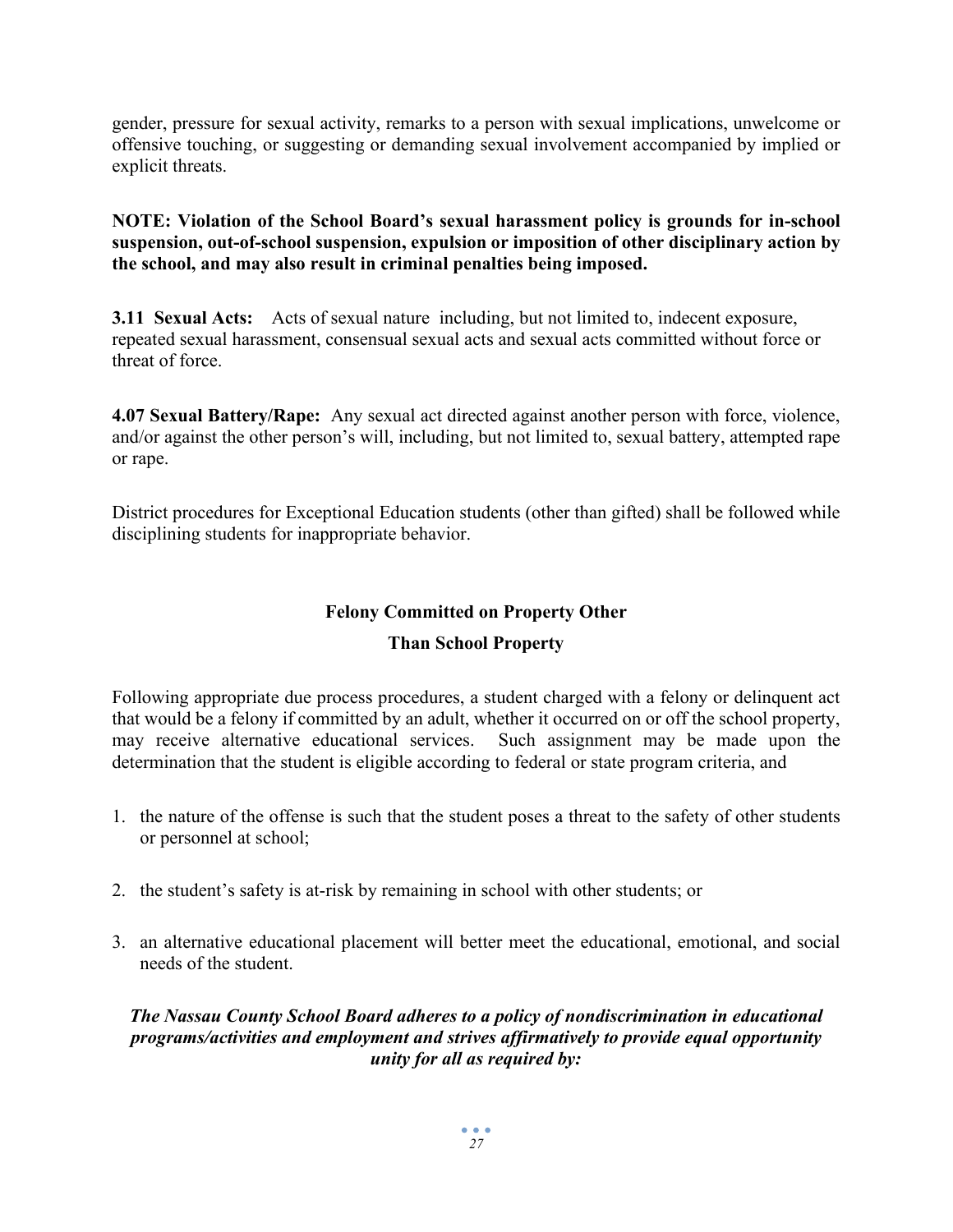#### **Title IX of No Child Left Behind of 2001**

**Age Discrimination in Employment Act of 1967 (ADEA)**, as amended – prohibits discrimination on the basis of age with respect to individuals who are at least 40.

**Florida Educational Equity Act** – Part 1,Section 1000.05, F.S., prohibits discrimination on the basis of race, sex, national origin, marital status, or handicap against students or employees.

**Section 504 of the Rehabilitation Act of 1973** – prohibits discrimination against the handicapped.

**Americans with Disabilities Act of 1990 (ADA)** – prohibits discrimination against the individuals with disabilities in employment, public service, public accommodations, and telecommunications.

#### **STUDENT ATTENDANCE**

#### **1. Attendance**

Regular school attendance is a necessary part of a student's education. Excessive absences impair a student's educational progress, impacts whether the student passes or fails a grade, and may result in court proceedings and/or the loss of driving privileges. Students will be considered absent when they miss 50% of their school day. Absences shall be classified and treated as follows:

#### **Excused Absences**

Students must be in school unless the absence has been excused for one of the reasons listed below. Excused absences include the following:

- Personal Illness;
- Illness of an immediate family member;
- Death in the family;
- Religious holidays of the student's religious faith;
- Required court appearance or subpoena by a law enforcement agency;
- Special events, including, but not limited to, important public functions, student conferences, student state/national competitions that are school-sponsored, administrative approved postsecondary educational institution visitation, as well as exceptional cases of family need;
- Doctor or dentist appointments; and/or
- Students having or suspected of having a communicable disease or infestation that can be transmitted are to be excluded from school and are not allowed to return to school until they no longer present a health hazard (Florida Statute 1003.22). Examples of communicable diseases and infestations include, but are not limited to, fleas, head lice, ringworm, impetigo, and scabies. Students are allowed a maximum of two (2) days excused absence for an infestation of head lice.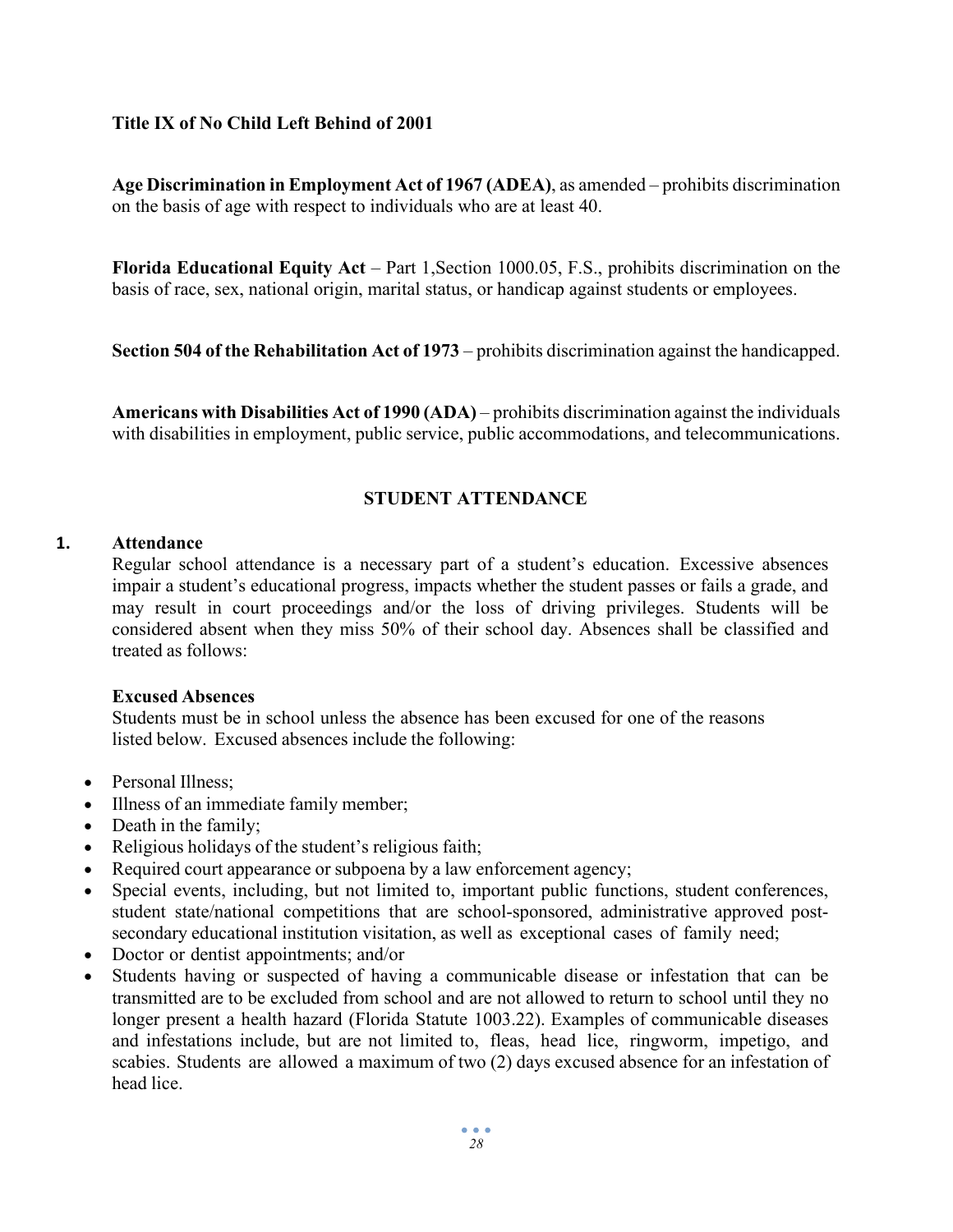#### **Unexcused Absences**

Unexcused absences include, but are not limited to, the following:

- Shopping trips;
- Pleasure/Vacation trips;
- Truancy; and/or
- Other avoidable absences.

#### **2. Reporting Absences**

Any student who has been absent from school shall bring a note from a parent or guardian within forty-eight (48) hours of returning to school stating the cause of the absence. Failure to bring in a note will result in an automatic unexcused absence. However, the fact that the student brings in a note does not require the school administration to excuse the absence. The principal or designee will decide whether the absence meets the criteria for an excused absence, and that decision will be final. The administration may request additional documentation, such as a doctor's note. The excuse must state specific dates of absence, and must be signed by the treating, licensed physician. After fifteen (15) days of absence, whether excused or unexcused, a student must present verification from a licensed doctor for all subsequent absences due to illness. COVID-19 related absences will be excused and not count toward the 15 days of absences for the 2021-2022 school year.

#### **3. Make‐Up Work**

When a student is absent from school the student shall be responsible for all work and assignments missed during the student's absence. The student shall make arrangements with teachers for "make‐up" work. The number of days allowed to make up the work shall be the same as the number of days the student was absent. This deadline may be extended with approval of the teacher or principal. Previously assigned projects or tests are due upon return from absence or as determined by the teacher's grading standards.

#### **4. Truancy**

A student may be deemed truant after (i) five (5) unexcused absences, or absences for which the reasons are unknown, within a calendar month, or (ii) ten (10) unexcused absences, or absences for which the reasons are unknown, within a 90‐calendar‐day period.

Students are subject to the following actions for preventing and correcting truancy:

- When a student may be exhibiting a pattern of non-attendance, the principal shall refer the student to the school's attendance team to determine if a pattern of truancy is developing.
- The school's attendance team shall meet with the student and parent or guardian to determine if a pattern of truancy is developing and to identify and implement potential remedies.
- If the school-based efforts to resolve non-attendance are unsuccessful, the student shall be referred to the Superintendent or his designee for truancy.
- The Superintendent or his designee will review the case and may refer the student to the District Truancy Prevention Task Force. The District Truancy Prevention Task Force is conducted with representation from law enforcement, school district, State Attorney's Office, Department of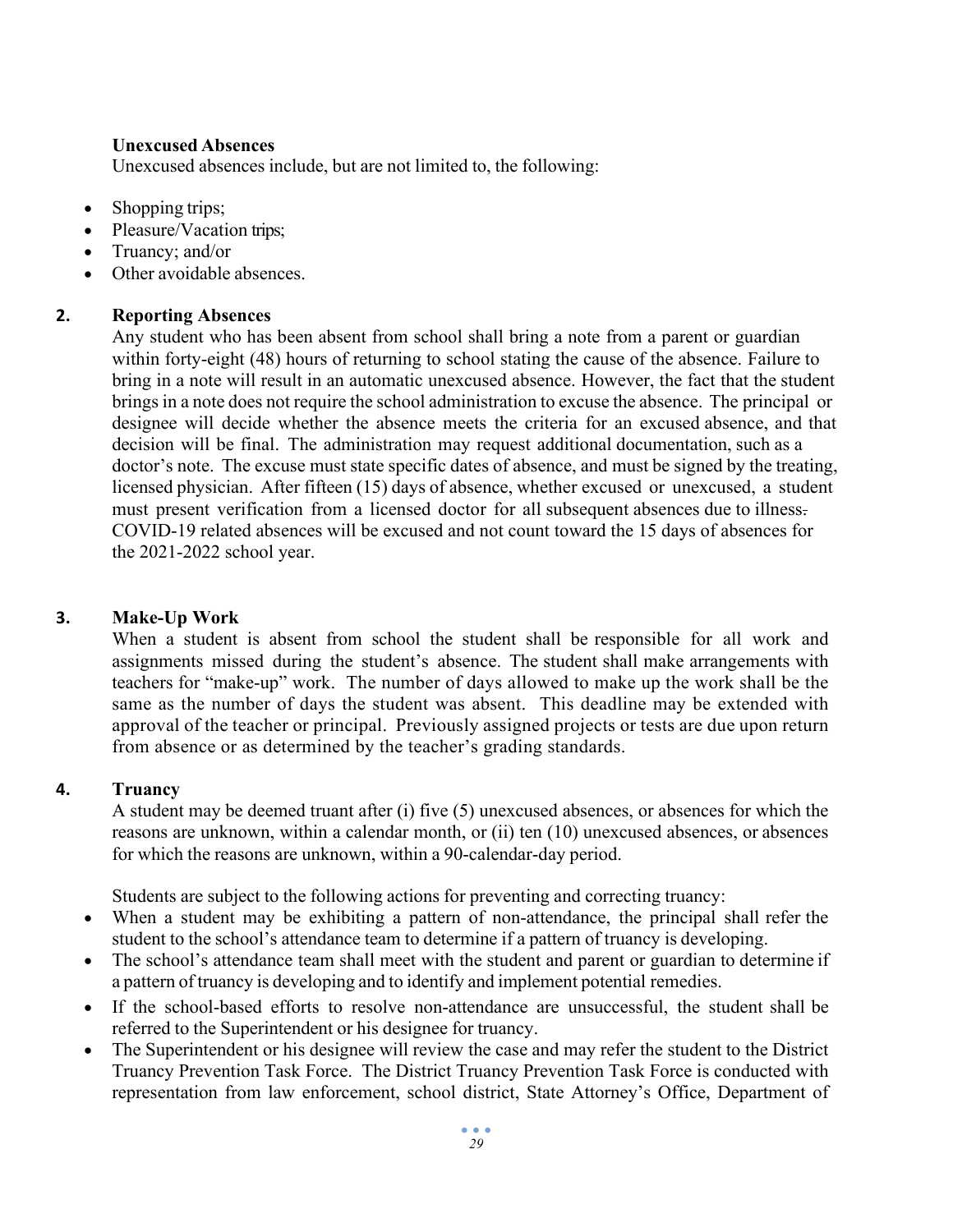Juvenile Justice, Department of Children and Families, Youth Crisis Center, the parent, and the student. A decision may be made to file a petition in court for truancy.

#### **Nassau County School Board Equity and Non-Discrimination Statement**

The School Board of Nassau County, Florida, does not discriminate in admission, access, treatment or employment in its programs and educational or extra-curricular school activities on the basis of race, color, religion, age, sex, national origin, marital status, disability, genetic information, sexual orientation, gender identity or expression, or any other reason prohibited by law. The School Board also provides equal access to the Boy Scouts of America and other patriotic youth groups.

Steps and forms for filing a complaint are available on the district's website under the *Equity and Non-Discrimination* tab. The following district contacts have been designated to handle inquiries regarding non-discrimination and harassment policies, reports of alleged violations, concerns about compliance and/or the complaint procedures:

#### **Equity Contact:**

**Tia L. Brown Director, Professional Development 1201 Atlantic Ave. Fernandina Beach, FL 32034 (904) 491-9888 [brownti@nassau.k12.fl.us](mailto:brownti@nassau.k12.fl.us)**

#### **Title IX / Bullying and Harassment / Section 504: Mark Durham Assistant Superintendent of Instruction 1201 Atlantic Ave. Fernandina Beach, FL 32034 (904) 491-9905 durhamma@nassau.k12.fl.us**

**Americans with Disabilities Act (ADA) Jeffrey Bunch Director of Facilities 86334 Goodbread Rd. Yulee, FL 32097 (904) 225-5343**